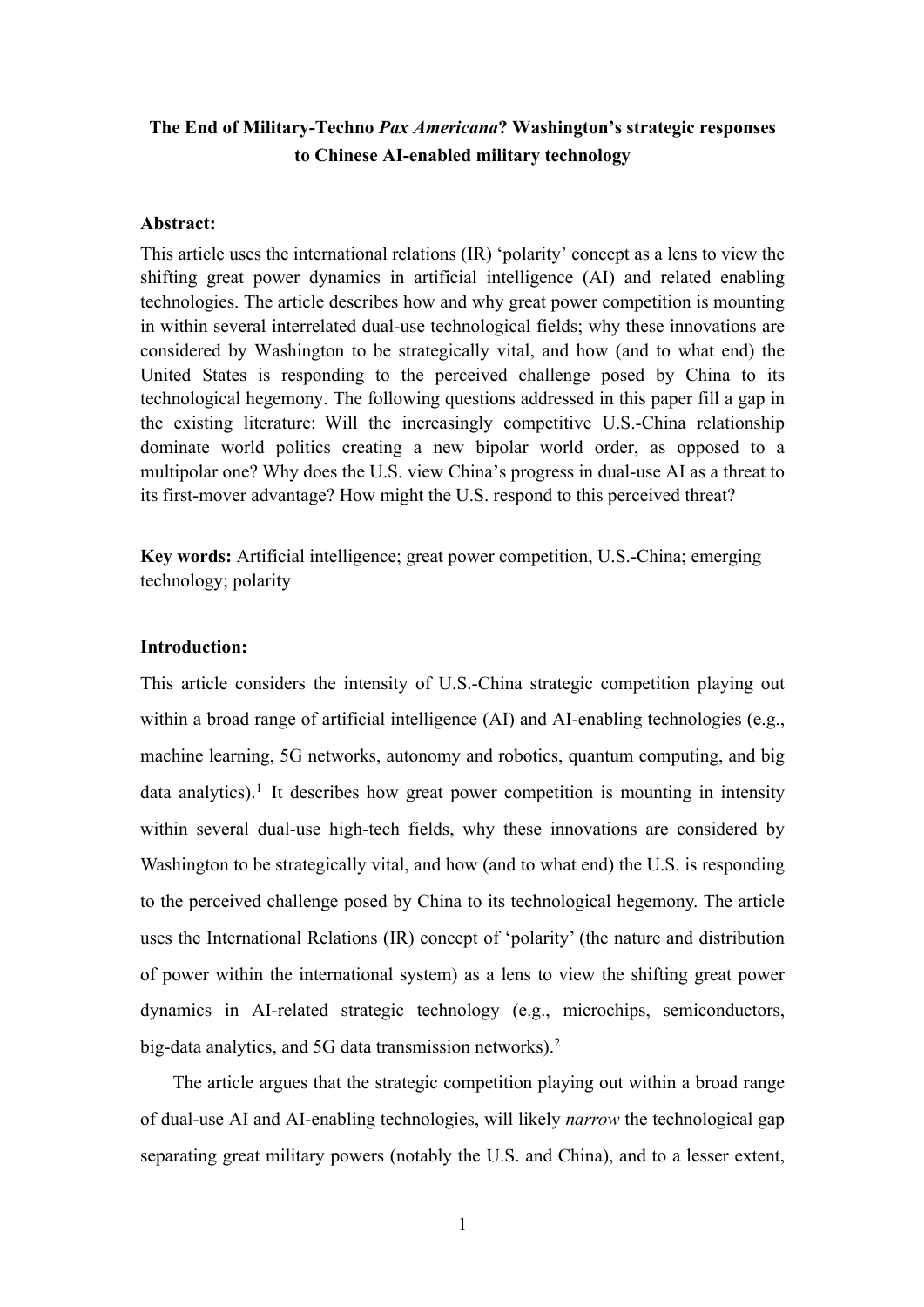other technically advanced small-medium powers.3 The article builds on the growing body of literature that reinforces the perception in the U.S. that China's pursuit of AI technologies will threaten the unassailable first-mover advantage that U.S. has in a range of dual-use - and military-specific - AI applications (Boulanin, 2019; Johnson, 2019; Horowitz, 2018; Moore, 2017; Hoadley and Nathan, 2017; Allen and Chan, 2017). Because of this perceived threat, Washington will likely consider even incremental progress by China through a military lens, and thus treat any progress as a national security threat.

What are the implications of U.S.-China defense innovation for the strategic balance and stability, in particular, efforts by the United States to sustain its first-mover advantages in advanced military technology? (Boulanin, 2019; Geist and Lohn, 2018; Ayoub and Payne, 2016; Technology for Global Security, 2019) Why does the U.S. view China's progress in dual-use AI as a threat to its first-mover advantage? How might the U.S. respond to this perceived threat? Will the increasingly competitive U.S.-China relationship dominate world politics creating a new bipolar world order, as opposed to a multipolar one?4 (Wohlforth, 2011; Wagner 2009; Schweller, 2010) The article is an attempt to acquire greater insight into these questions, to better understand the shifting power dynamics and strategic competition in the development of AI-related and enabling technology, and the implications of these trends for strategic relations between great powers.

Scholars have long recognized the central role technological innovation plays in power transitions, the balance of power, and international politics and security more broadly (Organski and Jacek Kugler 1980; Gilpin 1981; Drezner, 2001; Kennedy, 2016; Simmons, 2016). IR scholars of various stripes have also begun to reflect on the nuanced relationship between advances in technology, the rise of new powers' political and military, material, social and ideational prominence in the international order, and responses to these trends by dominant powers (Gilpin, 1975 p.67). While scholars have demonstrated the salience of technological innovation, and more recently, illuminated how dominant and rising powers interact in this arena, much less literature exists on the consequences of technological change; in particular,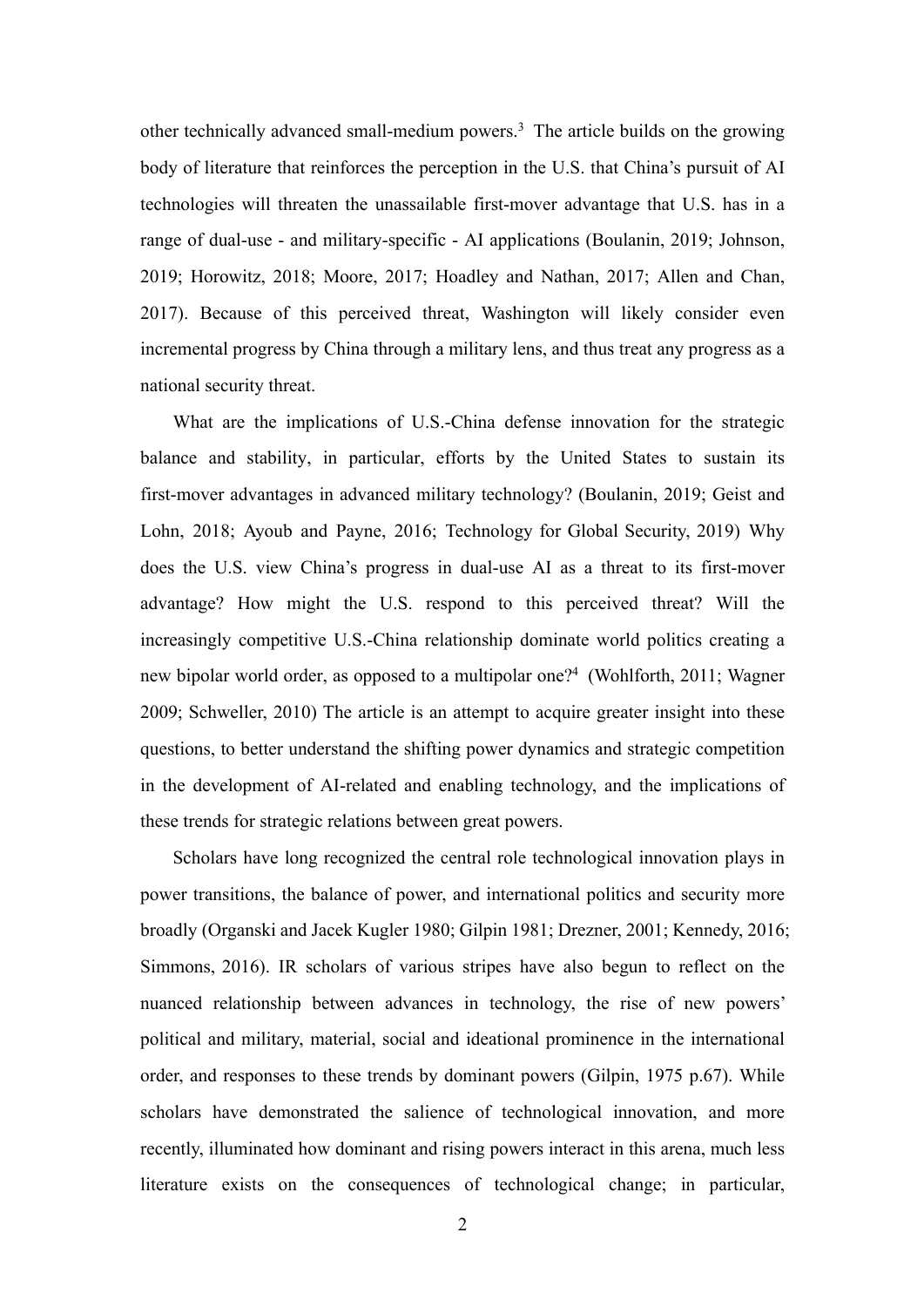contextualized with the notion of a return to multipolarity (Drezner 2001 pp.3-25; Taylor 2016; Kennedy, 2016 pp.1-28). This paper contextualizes these broader questions with U.S. responses to recent trends in AI, and the distribution of power in the international world order more broadly. Despite the recent surge of articles in the popular press and trade journals on the potentially transformative impact of AI, there has been little in the way of rigorous scholarship on how AI defense innovations impact the power dynamics between great powers. In particular, the paper unpacks the critical drivers of U.S. national security policy in response to advances in the AI capabilities of great powers (especially China).5

There are several ways to frame this discussion within the broader context of the U.S. response - resisting the notion, embracing it, or eschewing it - to the notion of multipolarity, associated with this technological phenomenon (Porter, 2019 p. 8). The most compelling narratives include: First, the U.S. as the dominant power in AI-related technology and the fallacy of the narrative centered on multi-polarity, and the rise of the rest (Posen, 2003 p. 10). Second, and juxtaposed, a sense of alarm building within the defense community in the U.S. spurred by the rapid progress made in the development of AI-enabled technologies by rising powers, and thus, a mounting sense of urgency that the U.S. may be unable to sustain its first-mover advantage in this increasingly diffused and competitive arena (Kennedy and Darren Lim, 2017 pp.553-572). Third, faced with the inexorable shift away from unipolarity, and towards multipolarity more generally, Washington has begun to accept its reduced status within the emerging technological multipolar order.

Connecting these three narratives are the following research puzzles: is Sino-American bilateral competition in AI the key driving force behind the so-called 'AI revolution'? Alternatively, instead, is there a genuine sense that the nature of this defense innovation competition is more widely distributed, to technically advanced small-middle powers (and even non-state entities)?6 From a U.S. perspective, the former proposition would intimate that we can speak of an emerging bipolar order in AI, and the latter would support the 'new multipolarity' thesis. This article critically unpacks these interconnected trends and themes and presents a nuanced account of the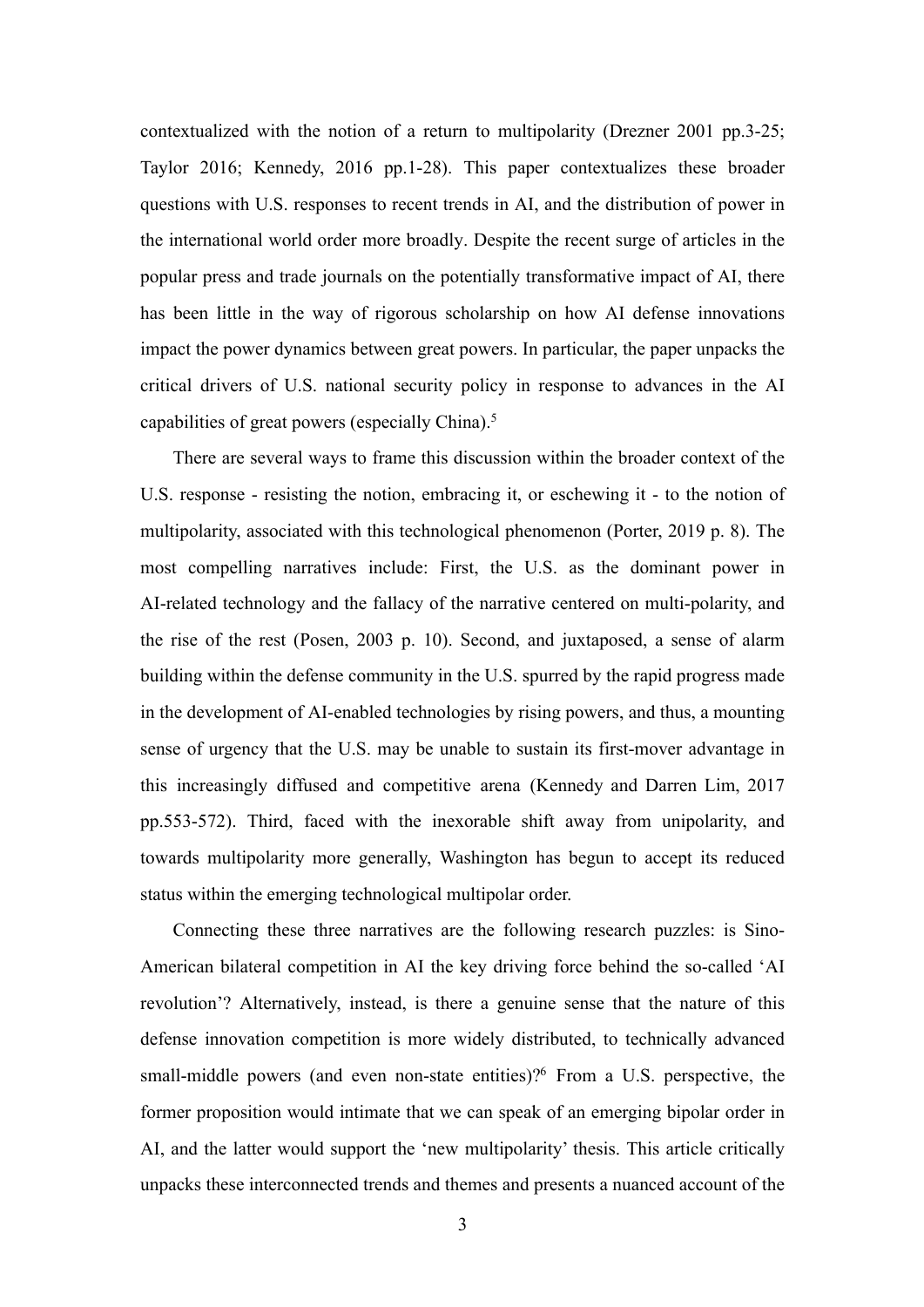mounting challenge facing U.S. technological hegemony in AI-related technology.

The article proceeds as follows. First, it summarises the responses by U.S.decision makers and analysts to the debate about U.S. decline and the rise of the narrative of an imminent shift to a multipolar order. This grand strategic overview will be contextualized with particular reference to the relative decline of the United States vis-à-vis China, and the implications of the U.S. being displaced as global hegemon. This includes what might be thought of as 'denialists' (those that argue that unipolarity is, in fact, durable and that serious U.S. decline is a myth), 'accepters' (those advocating for retrenchment or strategies of 'offshore balancing' to navigate the inevitable 'rise of the rest'), and 'resisters' (those concerned about the rise of peer competitors but who believe that Washington can still see down the challenge and maintain its hegemonic position).

It then sets up the debate over rapid advances and proliferation of AI-related technologies capabilities, through an exploration of those that view harnessing these capabilities as a central aspect of efforts to maintain Washington's unipolar dominance. It outlines the range of opinions that exist in the U.S. surrounding the impact of military AI on future warfare, the military balance, and national security more broadly. It also examines the potential threat scenarios that could emerge from the several proven transformative defense innovations in AI (e.g., low-cost swarming technologies, machine learning cyberweapons, and AI-augmented military espionage) in the hands of rising revisionist and dissatisfied great powers such as China, intent on exploiting US military vulnerabilities to these military-technological domains; thereby, threatening U.S. military superiority and the unipolar order that it undergirds.

Next, it examines the perception of the rise of a bipolar order divided between Washington and Beijing. Again using the lens of defense innovation, it analyses the credibility of the popular idea that U.S. has been caught off guard by China's accomplishments in the development of AI-related technologies (or the U.S.'s 'Sputnik Moment'), and that as a result the United States risks losing its first-mover advantages in the adoption of AI on the future battlefield. Next, this section briefly outlines recent AI-related programs to demonstrate the alacrity within the US defense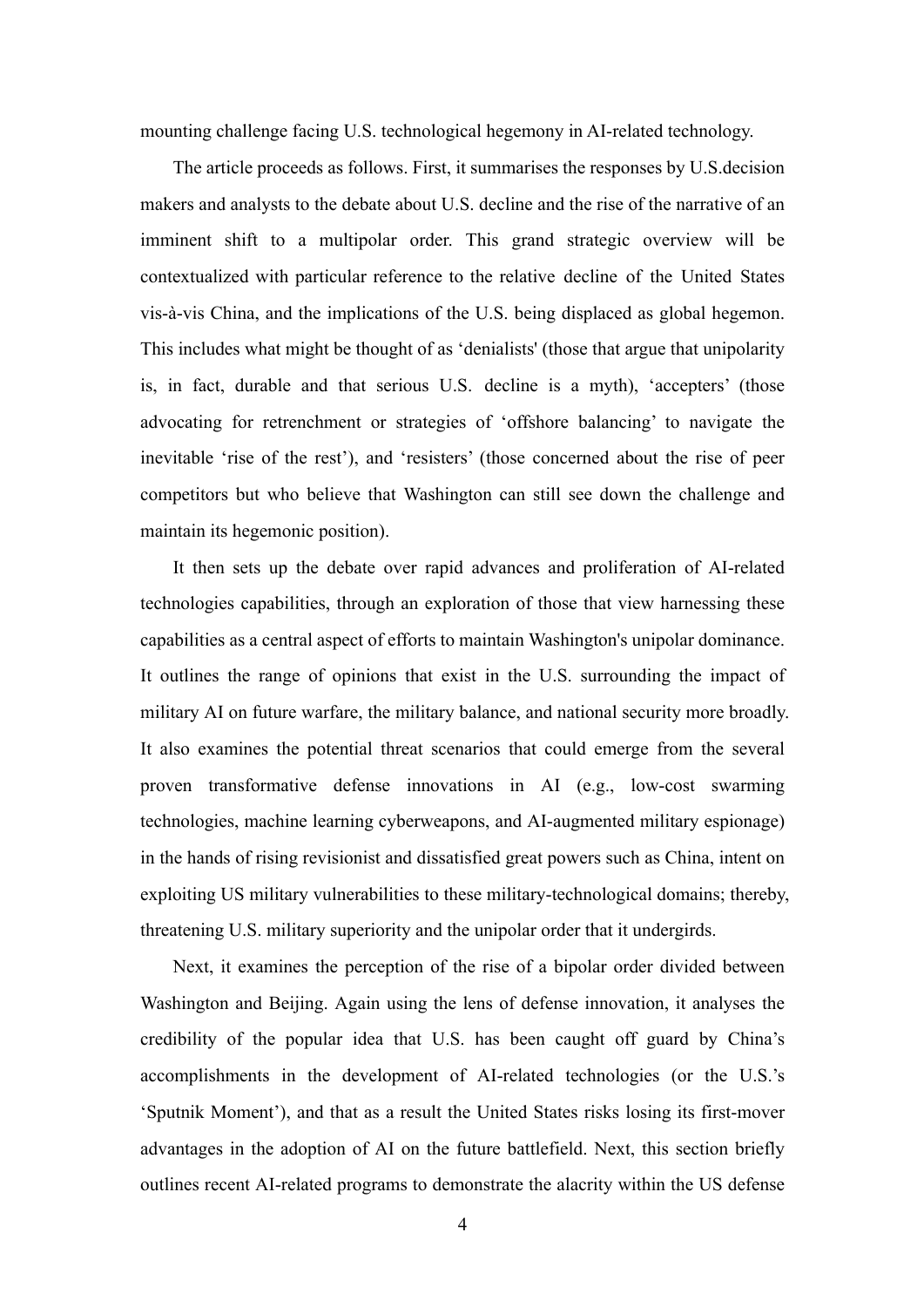community challenge caused by the pursuit of AI capabilities by states (especially China) to enhance their military power. Specifically, that China's aggressive development of dual-use strategic technologies (e.g., semiconductors, quantum computing, the internet of things, and 5G networks) could portend a state-sponsored bid to surpass the U.S. in the development and deployment of these strategic capabilities.

Finally, and in response to calls from within the U.S. to take action to maintain U.S. hegemony in the emerging global AI race, the paper examines the nature of this particular 'arms race' in the context of predictions of a shift towards a multipolar order (Rapoport, 1957 pp.249-99; Glaser, 2004 pp.44-84). Unlike the Cold War-era nuclear arms race, this AI arms race will probably involve many more actors; including non-state actors - especially commercial entities, NGO's, and terrorist groups. Above all, the commercial driving forces and dual-use features of this dynamic, which *prima facie* intonates a much more diffused and multipolar reality as opposed to a bipolar one. That is, cutting edge technology today is in many ways hastening the transition to a multipolar world order. It argues that despite the powerful commercial forces driving the rapid proliferation and diffusion of AI technologies (amongst great and small-medium powers), the emulation and assimilation of military-specific AI technology will be constrained by several salient features of this phenomenon.

The article conceptualizes 'multipolarity' not simply as an objective description of how capabilities are distributed between great powers; but rather as a multifaceted concept that focuses on great power status, strategic narratives, and in particular, perceptions. This framework provides a robust foundation to examine U.S. threat perceptions, and strategic responses to Chinese AI-enabled dual-use technology. In this way, the article contributes to existing scholarship on the role of emerging technology and defense innovation in world politics, and in particular, where civilian investments and initiatives are indistinguishable from military enterprises (Garfinkel and Dafoe, 2019 pp.736-763; Gartzke and Lindsay, 2015 pp.316-348).

The article's methodology also makes a novel contribution to the literature. It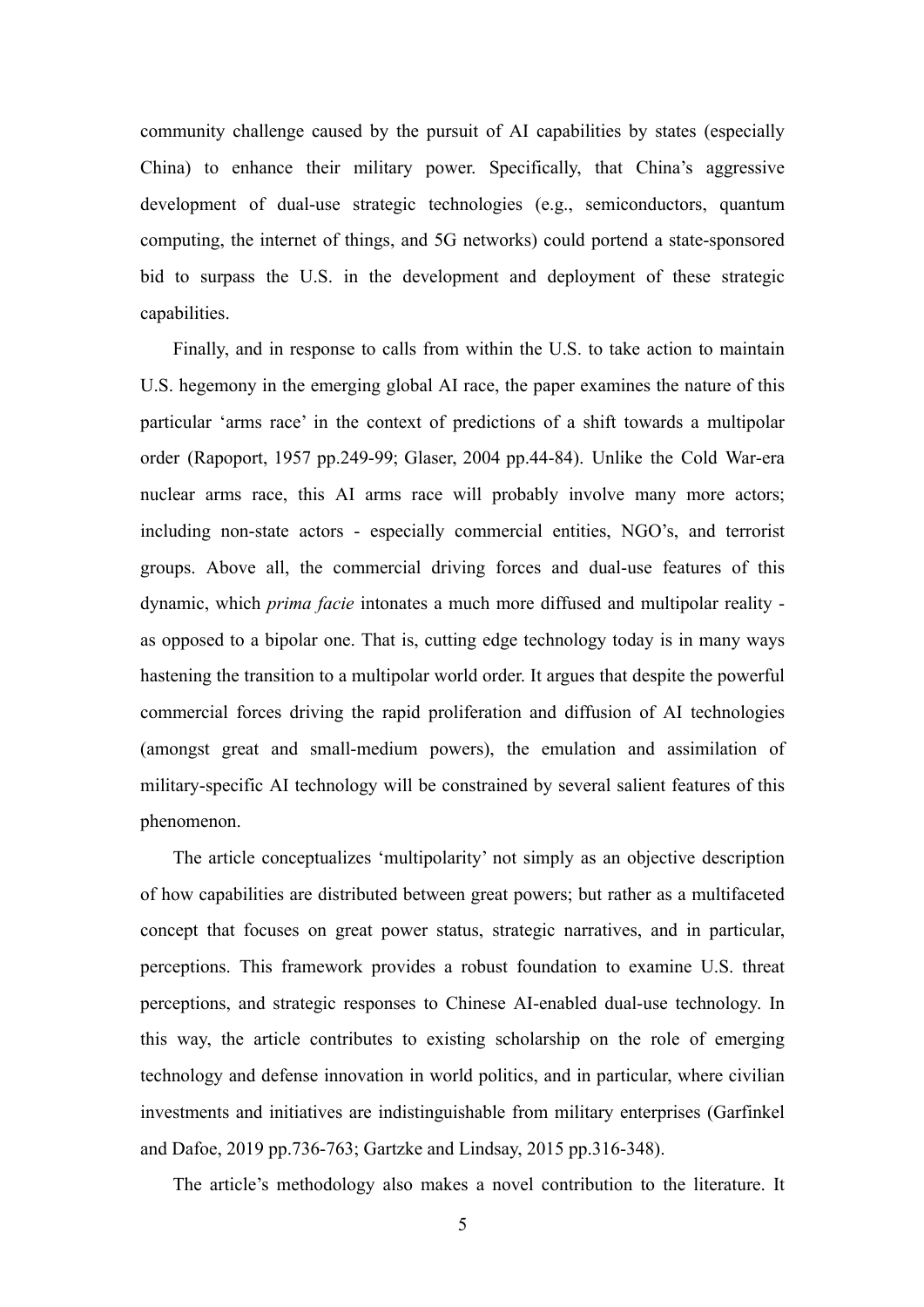uses a wide range of open-source (official and semi-official) Chinese language reports, in combination with commercial and defense-centric think-tank and research group reports, to benchmark both China's AI approach and U.S. perceptions of these developments; ostensibly through a national security and military lens (iiMedia, 2017; PwC 2017; Mckinsey Global Institute, 2017; China State Council, 2017; Tencent Research Institute et al., 2017; China Academy of Engineering; Chinese Academy of Sciences, 2017; China Institute for Science and Technology Policy at Tsinghua University 2018; China Economic Net; Council on Foreign Relations, 2017; CB Insights Research 2018). Currently, there are no standardized classifications or metrics for either the commercial or military development of AI technology. This study applies six broad categories compiled by the Center for Data Innovation (i.e., talent, research, enterprise development, adoption, data, and hardware) to analyze Chinese AI advances and U.S. responses (Castro et al., 2018 pp.13-15).

#### **Strategic implications of AI and the maintenance of American unipolar edge:**

In the post-Cold War era, a preoccupation of U.S. policy-makers and analysts has been the nature and implications of U.S. unipolarity. This discourse has centered on two key questions: How long will unipolarity last? Also, is the pursuit of hegemony a viable or worthwhile strategic objective for the United States to pursue? The preservation of the U.S. liberal hegemonic role as unipole has been the overarching grand strategic goal of every post-Cold War administration from George H. W. Bush to Barack Obama (Layne, 2012 p. 2). Having outlined the prominent strands and voices about how the U.S. should (and are able to) respond to the notion of decline and the rise of a multipolar order, the analysis that follows uses the AI as a lens to explore how the U.S. is positioning itself vis-à-vis China - preparing for bipolarity with China or reluctantly accepting multipolarity?

World leaders have been quick to recognize the transformative potential of AI as a critical component of national security (Work, 2015). In large part driven by the perceived challenges posed by rising revisionist and dissatisfied powers - especially China and Russia (U.S. Department of Defense, 2017). The U.S. Defense of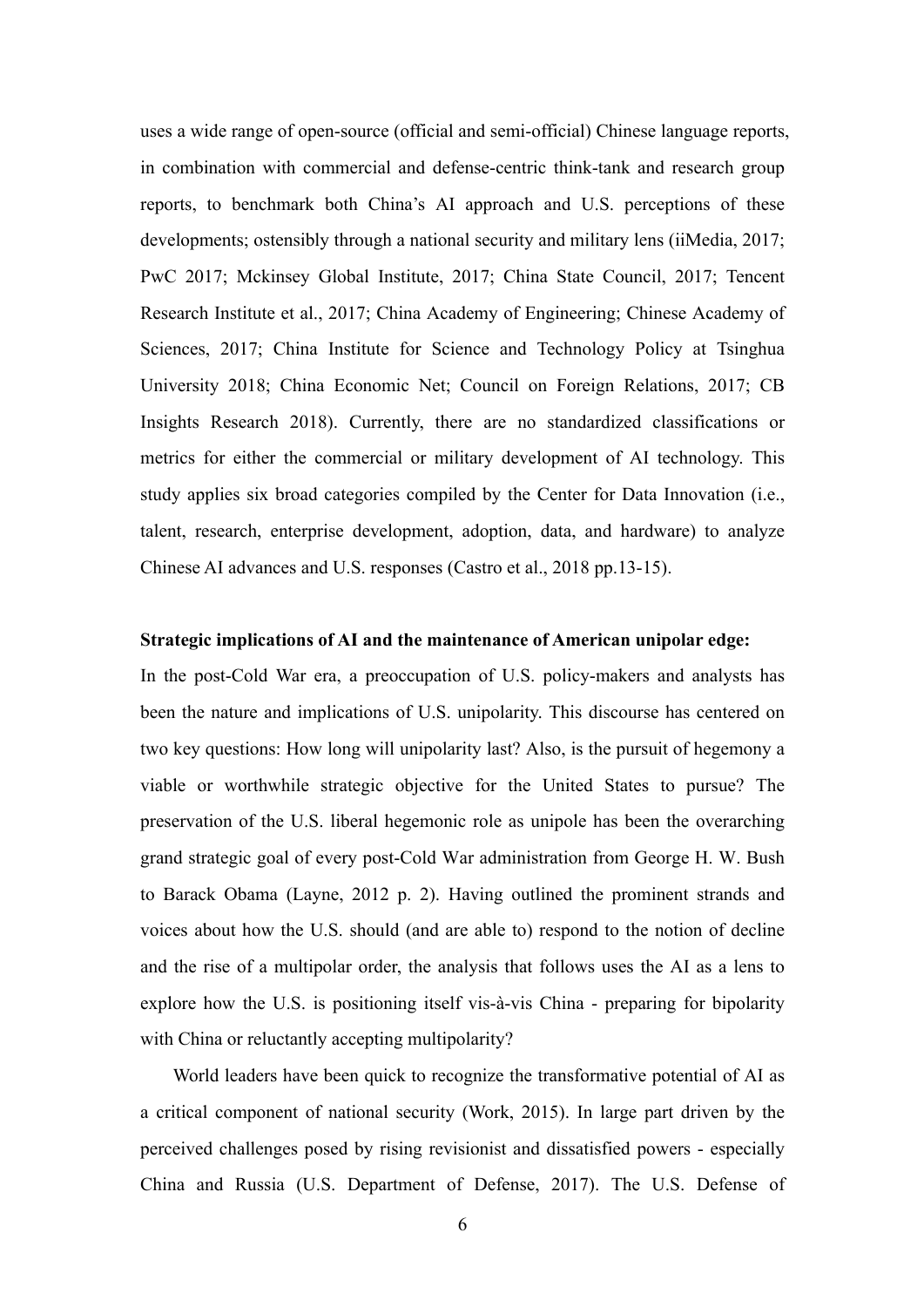Department (DoD) released a 'National Artificial Intelligence Research and Development Strategic Plan' - one of a series of studies on AI machine learning - on the potential for AI to reinvigorate U.S. military dominance (U.S. Department of Defense, 2016). In the context of managing the potential flashpoints in the Taiwan Straits, the South China Seas, and Ukraine, then- U.S. Secretary of Defense Ashton Carter stated that Russia and China are the United States' "most stressing competitors" and continue to "advance military systems that seek to threaten our [U.S.] advantages in specific areas" [including AI] and in "ways of war that seek to achieve their objectives rapidly, before, they hope, we [the U.S.] can respond" (U.S. Department of Defense, 2016).

In an effort to capitalize on the U.S.'s comparative advantage in private sector innovation, and to circumvent the burdensome military industrial-acquisition process, the DoD also established the Defense Innovation Unit Experimental (DIUx) to foster (albeit with mixed success) closer collaboration between the Pentagon and Silicon Valley (Kaplan, 2016). In a similar vein, the recent summary of the DoD's debut AI strategy stated that "China and Russia are making significant investments in AI for military purposes" that "*threaten to erode* our [U.S.] technological and operational advantages," and in response, the U.S. must "adopt [military-use] AI to *maintain its strategic position*, prevail on future battlefields, and safeguard this [i.e. U.S.-led] order" (U.S. Department of Defense, 2019).

The potential national security challenges facing the United States from AI-augmented capabilities can be grouped under three broad categories (Center for a New American Security, University of Oxford, University of Cambridge, Future of Humanity Institute, and OpenAI & Future of Humanity Institute, 2018): (1) *digital security* (e.g. spear phishing, speech synthesis, impersonation, automated hacking, and data poisoning); (2) *physical security* (e.g., micro-drones in swarm attacks); and (3) *political security* (e.g., surveillance, deception, and coercion) especially in the context of authoritarian states. While it is too early to predict which AI technologies will enable particular capabilities, or how these dynamics could influence the offensive or defensive balance, the general trajectory of this disruptive, and potentially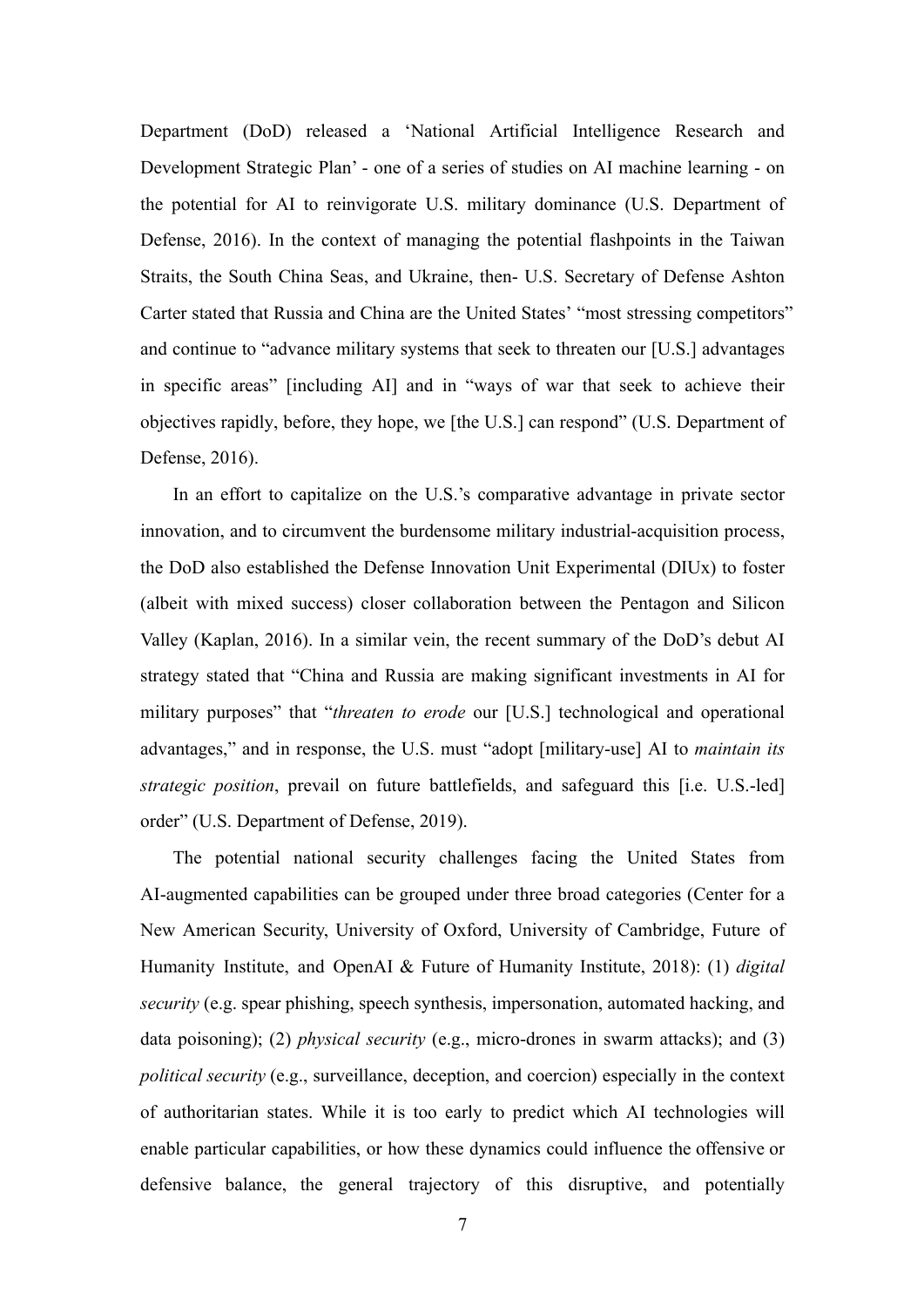destabilizing technological phenomenon is evident (Horowitz, Scharre, and Velez-Green, 2017).

As a new, and potentially more powerful class of technology, AI could redefine and transform the status quo in military-use technology with unpredictable and highly destabilizing strategic implications. Even if AI-augmented weapons and systems are unable to produce better decisions than humans, militaries that use AI will doubtless gain significant advantages on the battlefield (e.g., remote-sensing, situational-awareness, and battlefield-maneuver), compared to those who depend on human judgment alone. In particular, in operating environments that demands endurance and rapid decision-making across multiple combat zones. The U.S. intelligence community, for example, is actively pursuing several publicly documented AI research projects to reduce the 'human-factors burden,' increase actionable military intelligence, enhance military decision-making, and ultimately, to predict future attacks and national security threats (Tucker, 2017). For now, however, it remains unclear when, whether, and under what circumstances greater degrees of autonomy in 'human-machine' collaboration will provide a distinct strategic battlefield advantage.

Recent IR scholarship has posited that rising powers pursuit of innovation is most likely to raise security concerns for the dominant state when the behavior of the rising power is perceived as an attempt to undermine the existing order - rules, norms, and governing institution **(**Goldman and Andres, 1999 pp.79-125)**.** In particular, if the emergent order conflicts with the dominant states' national security interests. Both China and Russia have developed a range of military-use AI technologies as part of a broader strategic effort to asymmetrically exploit perceived U.S. military vulnerabilities. In a quest to become a 'science and technology superpower,' and catalyzed by AlphaGo's victory (or China's 'Sputnik moment'), Beijing launched a national-level AI-innovation agenda for 'civil-military fusion' - or U.S. Defense Advanced Research Projects Agency (DARPA) with Chinese characteristics (State Council Information Office, 2017). Similar to China, the Russian private sector has also benefitted from state-directed support of human capital development and early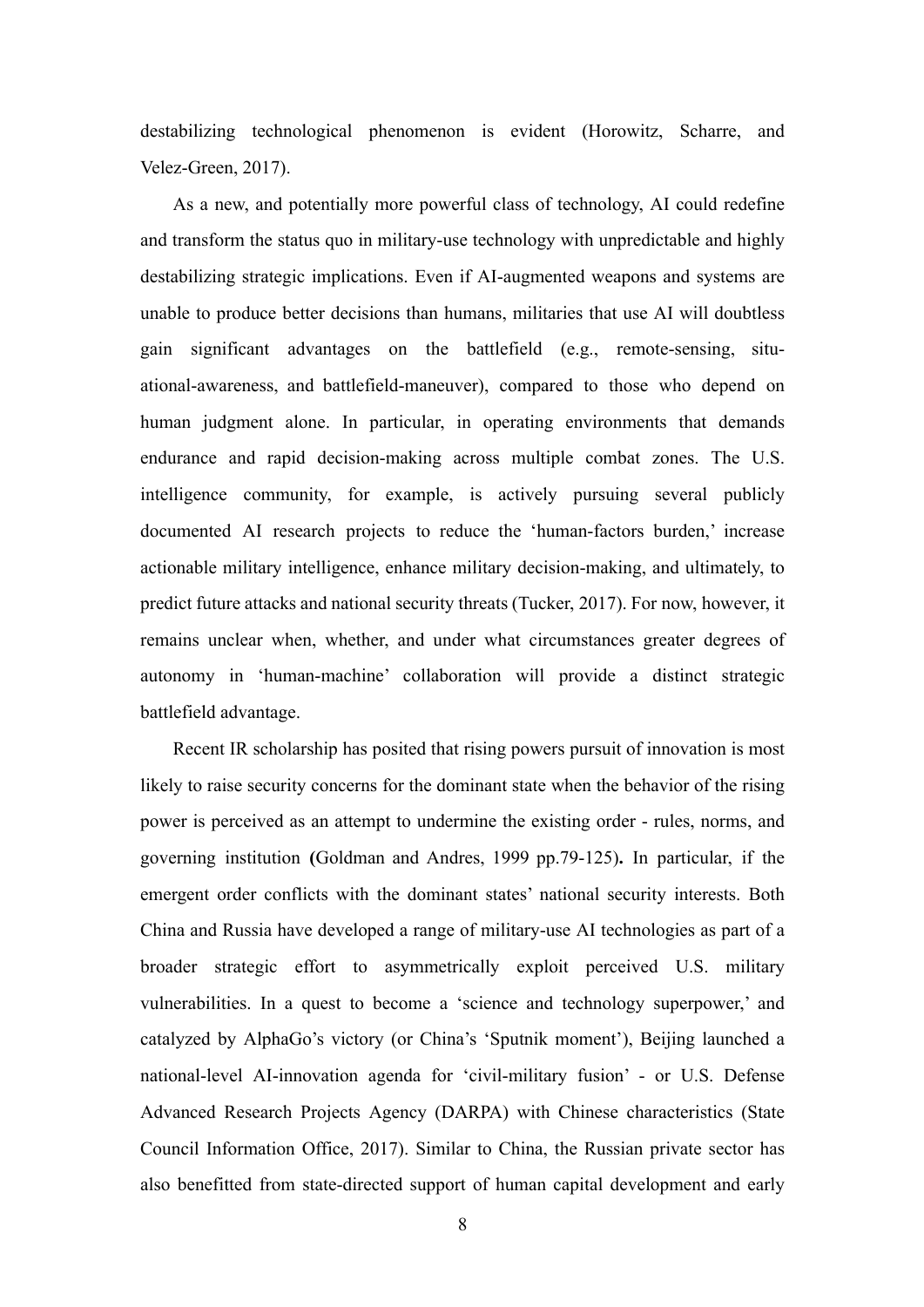investment in advanced technologies, in a broader effort to substitute its continued dependence upon Western technology with indigenous technologies, and despite Russia's weak start-up culture. In short, national-level objectives and initiatives demonstrate recognition by great military powers of the potential military-technological transformative potential of AI for national security and strategic calculus.

U.S. analysts and policy-makers have suggested a range of possible responses to these emerging security threats to preserve U.S. technological leadership, which harnesses U.S. natural advantages to pushback against the rising great military powers in the multipolar order. These national security policy recommendations include (Hadley and Nathan, 2017; Work and Brimley, 2014; Gesit and Lohn, 2018): (1) the DoD should fund and lead AI-simulated war games and red-teaming creative thinking exercises, to investigate existing and new security scenarios involving disruptive AI innovations; (2) the U.S. needs to leverage its world class think-tank community, academics, AI experts, computer scientists, and strategic thinkers to assess the implications of AI for a range of security scenarios (e.g., AI dual-use technologies; AI and nuclear security; AI and the offense-defense balance; AI and economic power; and how the U.S. should prepare for and react to the event of artificial general intelligence) and devise a long-term AI strategic agenda to meet these challenges; (3) prioritize DoD AI-based R&D to leverage the potential low-cost force multiplier advantages of AI technologies (i.e., autonomy & robotics), and to mitigate potential vulnerabilities and risks; (4) the U.S. defense community should actively invest in and establish a commanding position in the nascent development of 'counter-AI' capabilities (both offensive and defensive); (5) the U.S. national security policy-making community (i.e., DARPA, IARPA, Defense Innovation Board; the Office of Naval Research, and the National Science Foundation) should seek increased funding for AI-related research, and to combat the competition for talent and information on cutting-edge AI, the U.S. must actively support and engage university programs to ensure the U.S. retains its relative talent pool advantages (especially vis-à-vis China), and ensure sufficient numbers of AI talent are nurtured to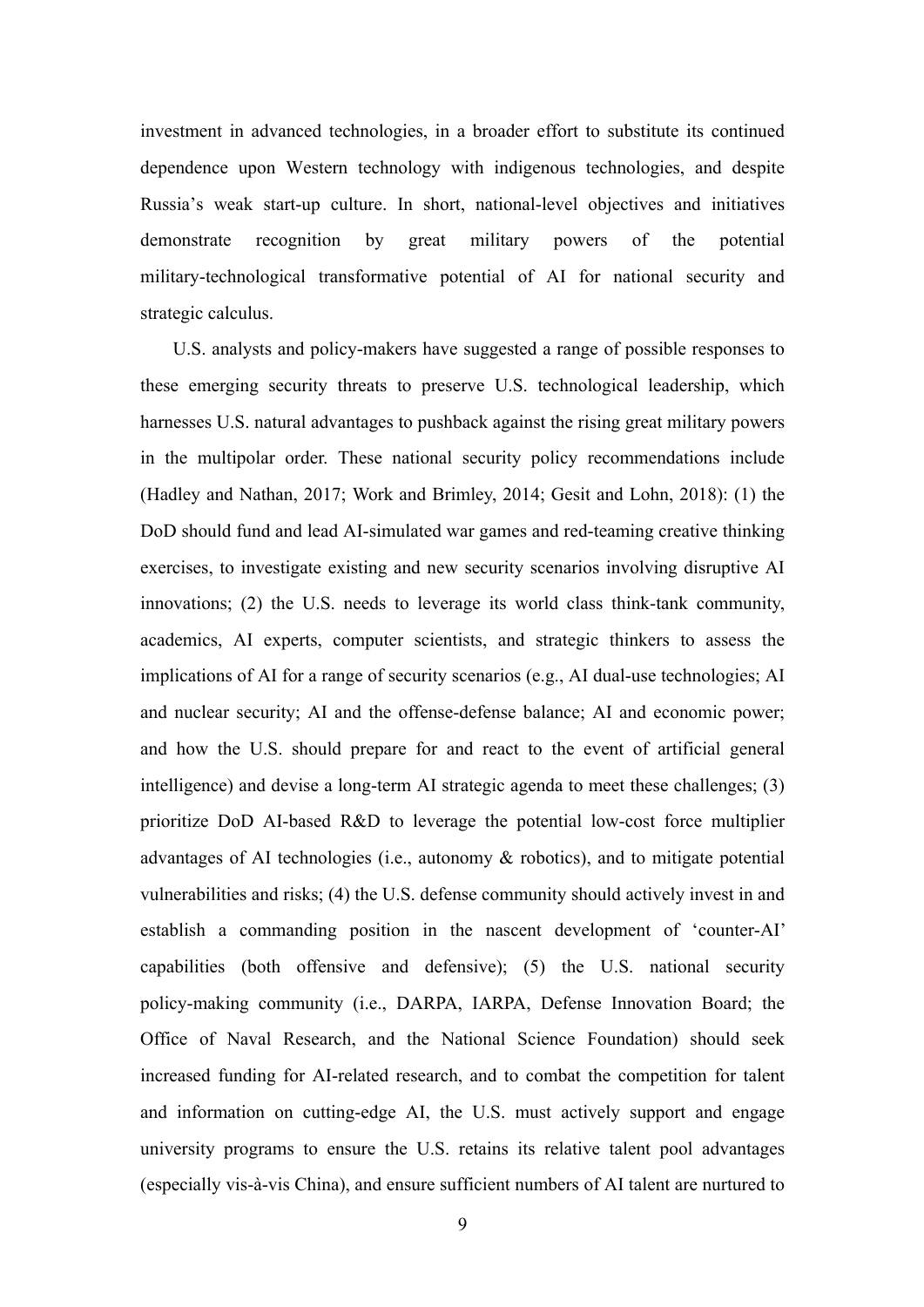collaborate with the government; and finally, (6) the DoD should fund R&D in reliable fail-safe and safety technology for AI-systems - especially military AI applications and tools.

AI technologies will likely have a similar (or possibly greater) impact on the augmentation and diffusion of military power, as cyberspace has already had (Singer and Friedman, 2014 p.13). Just as low-cost of cyber capabilities have given the offense the upper-hand in the cyberspace, so the proliferation of cheap, scalable, and easily diffused autonomous weapon systems could mean that future drone attacks (e.g., targeted assassinations or offensive drone swarming missions) carried out by an increasing number of malevolent actors prove even more difficult to attribute, and thus, defend against (Nye, 2017 pp.44-71). Rapid advances in AI technologies - even if these capabilities are unproven - could, like the historical case of missile defense technology, blur the lines between conventional and nuclear capabilities and doctrines, in ways that are liable to stoke tensions, undermine deterrence, trigger arms race instability, and increase the risk of inadvertent escalation (Bracken, 2017).

### **America's Sputnik moment in AI and China's digital revolution:**

As AI military applications have grown in scale, sophistication, and lethality, many in the U.S. defense community have become increasingly alarmed about the implications of this trend for international competition and national security (Hadley and Nathan, 2017 p.17). In his opening comments at 'The Dawn of AI' hearing Senator Ted Cruz stated, "ceding leadership in developing artificial intelligence to China, Russia, and other foreign governments will not only place the United States at a technological disadvantage, but it could have *grave implications for national security*" (Hadley and Nathan, 2017 p.17). Similarly, Director of U.S. National Intelligence Daniel Coates recently opined, "the implications of our adversaries' abilities to use AI are *potentially profound and broad*" (Ibid. p.17).

Given the anticipated national security value U.S. strategic near-peer competitors (notably China and Russia) attach to military AI systems, several defense analysts have characterized the exorable pace and magnitude of AI technology as a 'Sputnik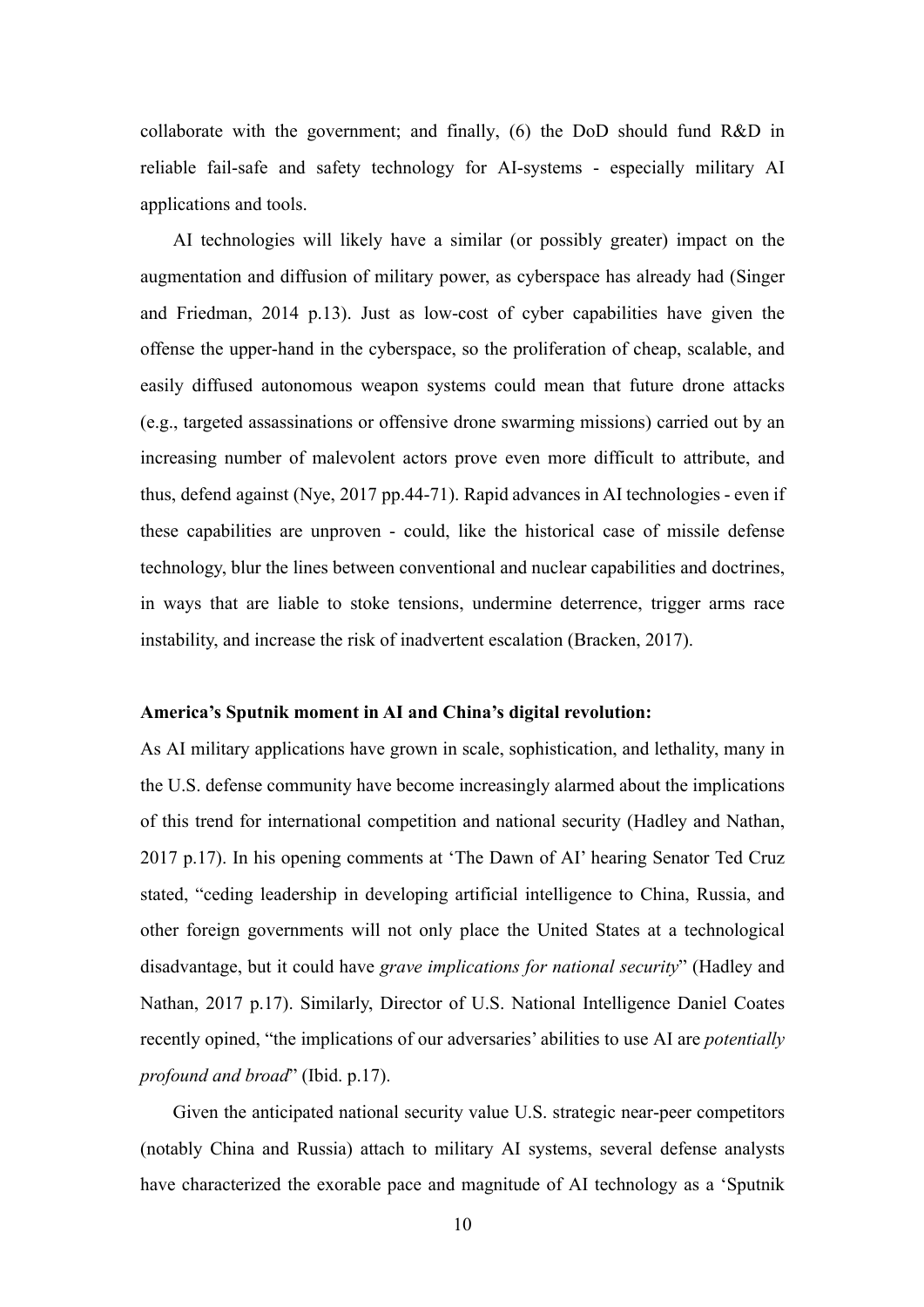moment,' which could be a harbinger for a military revolution (or perceived as such); triggering a global AI arms race, changing the character (and even nature) of warfare (Robert, 1993; Asif, 2000). AI is, however, only one facet of a broader trend towards increasing the speed of modern (conventional and nuclear) war, and the shortening the decision-making timeframe, associated with advances in weapon systems such as, cyber-attacks, anti-satellite weapons, and hypersonic missile technology - especially hypersonic boost-glide vehicles and hypersonic cruise missiles (Wilkening, 2019; Acton, 2013). These trends could lead to arms race instability between great military powers (especially China, Russia, and the U.S.), as rivals states modernize their capabilities to reduce their perceived vulnerabilities (Schelling and Halperin, 1975).

While evidence of exponentially accelerated military-technological competition in research, adoption, and deployment - of AI-related subset technologies (i.e., 5G networks, IoTs, robotics and autonomy, additive manufacturing, and quantum computing), doesn't *necessarily* mean an 'arms race' is taking place. Rather, framing great power competition (especially U.S.-China) in this way risks the adoption of operational concepts and doctrine that increases the likelihood of arms racing spirals and warfare (Roff, 2019 pp. 1-5). According to the DoD's newly established Joint Artificial Intelligence Center (JAIC) head Lt. General Jack Shanahan, "its strategic competition, *not an arms race*. They're [China] going to keep doing what we're doing; we [the U.S.] acknowledge that." Shanahan added: "what I don't want to see is a future where our potential adversaries [China] have a fully AI-enabled force and we [the U.S.] do not" (Shanahan, 2019).

In response to a growing sense of alacrity within the U.S. defense community, the Pentagon has authored several AI-related programs and initiatives designed to protect U.S. superiority on the future digitized battlefield (e.g., the Third Offset, Project Maven, DARFA's 'AI Next Campaign,' the establishment of the JAIC, the Joint Common Foundation JCF, and the DoD's 'AI Strategy'). Taken together, these initiatives demonstrate the perceived gravity of the perceived threat posed to U.S. national security from near peer states' (especially China and Russia) pursuit of AI-related capabilities to enhance their military power. For example, in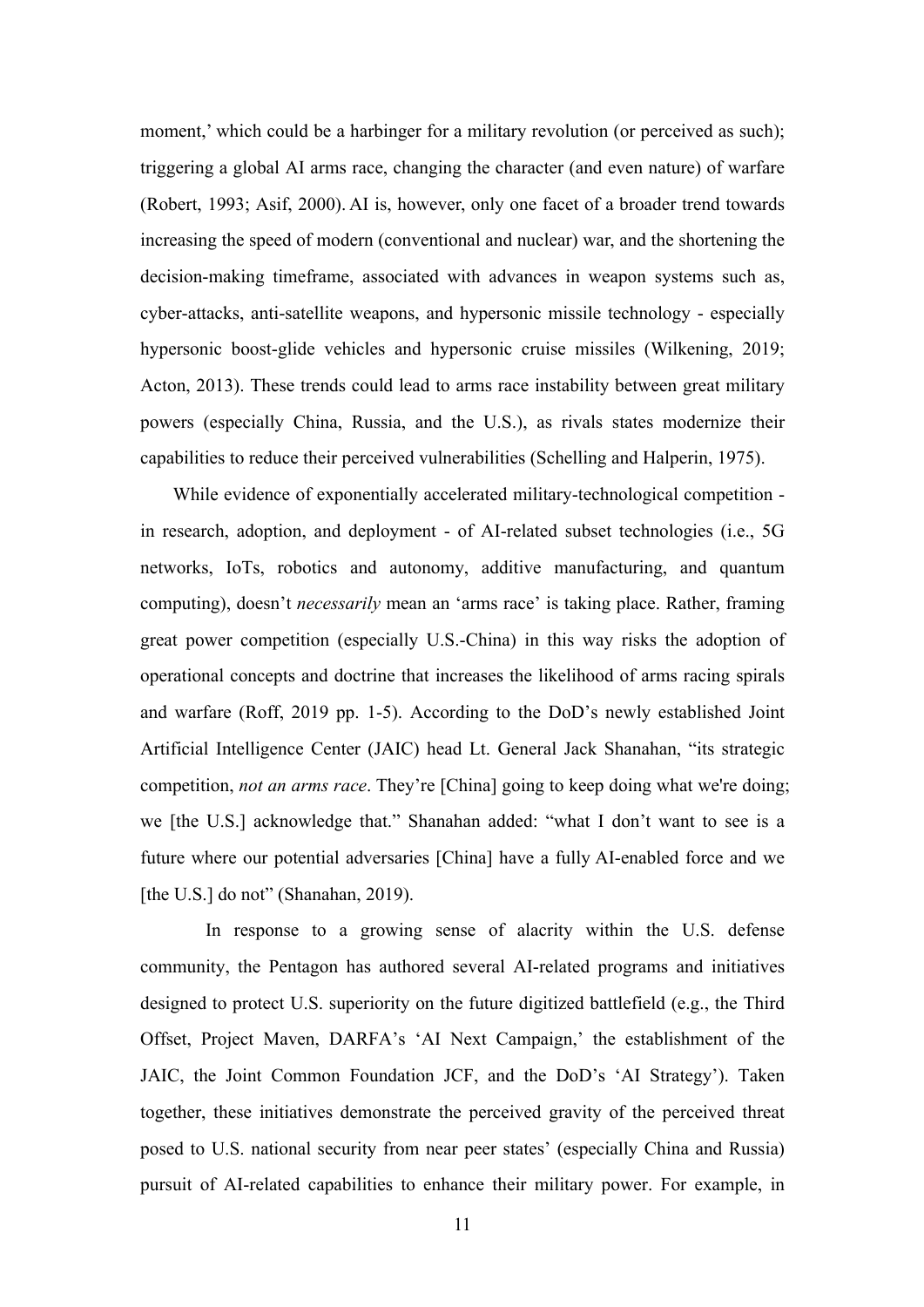response to Chinese strategic interest in AI DIUx proposed greater scrutiny and restrictions on Chinese investment in Silicon Valley companies (Simonite, 2017). This behavior typifies a broader concern that synergies created by China's civil-military fusion strategy could allow the technology, expertise, and intellectual property shared between American and Chinese commercial entities to be transferred to the PLA (Bartholomew and Shea, 2017 p.507).

Moreover, broader U.S. national security concerns relating to Chinese efforts to catch up (and even surpass) the U.S. in several critical AI-related enabling technologies, has prompted Washington to take increasingly wide-ranging and draconian steps to counter this *perceived* national security threat. Against the backdrop of deteriorating U.S.-China relations, responses such as these could accelerate the decoupling of cooperative bilateral ties between these two poles; increasing the likelihood of strategic competition, mutual mistrust, and negative action-reaction dynamics known as a security dilemma (Jervis, 1976, chap. 3; Johnson, 2017 pp.271-288).

By 2018, on the advice from the Committee on Foreign Investment in the United States (CFIUS), Washington blocked four attempts by Chinese companies to invest in advanced semiconductor technology. In one notable case, China's Fujian Grand Chip Investment Fund's effort to acquire Aixtron (a German company with a subsidiary in the United States) was derailed by the U.S. Treasury. Officials warned that the risks related to "the military applications of the overall technical body of knowledge and experience of Aixtron" had significant implications for U.S. national security (US Department of the Treasury, 2016). In another example, and on the advice from the CFIUS, the Trump administration used an executive order to block the acquisition of U.S. Lattice Semiconductor by Canyon Bridge Capital Partners. The order cited the "national-security risk posed by the transaction" and highlighted Beijing's support for the transaction (White House, 2017). Because of CFIUS's increased scrutiny of foreign investment in U.S. technology, Chinese transactions in the semiconductor sector were circa 95 percent lower in the first half of 2018, compared to the previous year (Bob, 2018). Moreover, in response to intelligence reports of Chinese attempts to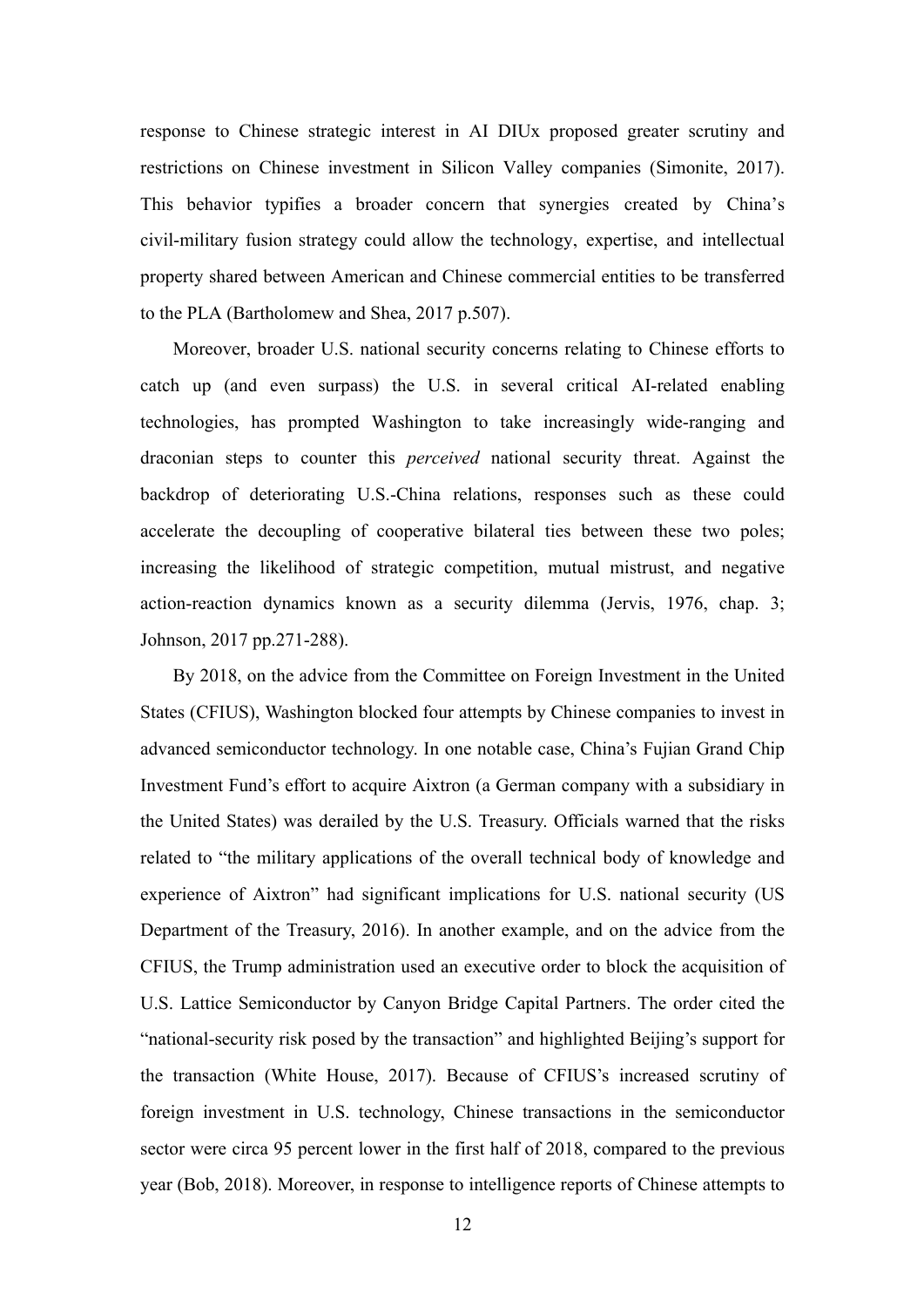obtain U.S. technology through acquisitions, licensing, and espionage, Congress proposed legislation to tighten further CFIUS's scrutiny of the review process.

What the U.S. alarmist tone, and stringent policy responses, to the perceived threat posed by China's bid for technological leadership reveals is this: when we compare the public narratives surrounding the 'new multipolarity' thesis with what is happening two things emerge (Zala, 2017 pp. 2-17). First, the nature of the emerging great power competition in AI suggests that a shift to Sino-American bipolarity (rather than multipolarity) is more likely in the short-medium term. Second, even in the event, China surpasses the U.S. in AI (that many experts consider a strong possibility), It still trails the U.S. in several qualitative measures that coalesce to preserve its technological leadership (Lee, 2018). The United States has the world's largest intelligence budget, most popular hardware, software, and technology companies, and the most advanced (offense and defensive) cyber capabilities.

China is by some margin Washington's closest peer-competitor in AI-related technology. Beijing's 2017 'Next Generation AI Development Plan' identified AI as a core "strategic technology" and "international competition." China's official goal is to "seize the strategic initiative" (especially vis-à-vis the U.S.) and achieve "world-leading levels" of AI investment by 2030 - targeting more than US\$150 billion in government investment (The State Council Information Office, 2017). Beijing has leveraged lower barriers of entry to collect, process, and disseminate data within China to assemble a vast database to train AI systems.

According to a recent industry report, China is on track to possess twenty percent of the world's share of data by 2020, and the potential to have over thirty percent by 2030 (Knight, 2017). These efforts could be enhanced by the synergy and diffusion of a range of disruptive technologies such as machine learning, quantum technology, 5G networks, and electromagnetics. In addition to the availability of vast datasets, comparing the AI-capabilities of U.S. and China also incorporates wider qualitative and quantitative measures such as hardware, high-quality machine learning algorithms, private-public sector collaboration, and broader technological and scientific initiatives and policies (Ding, 2018).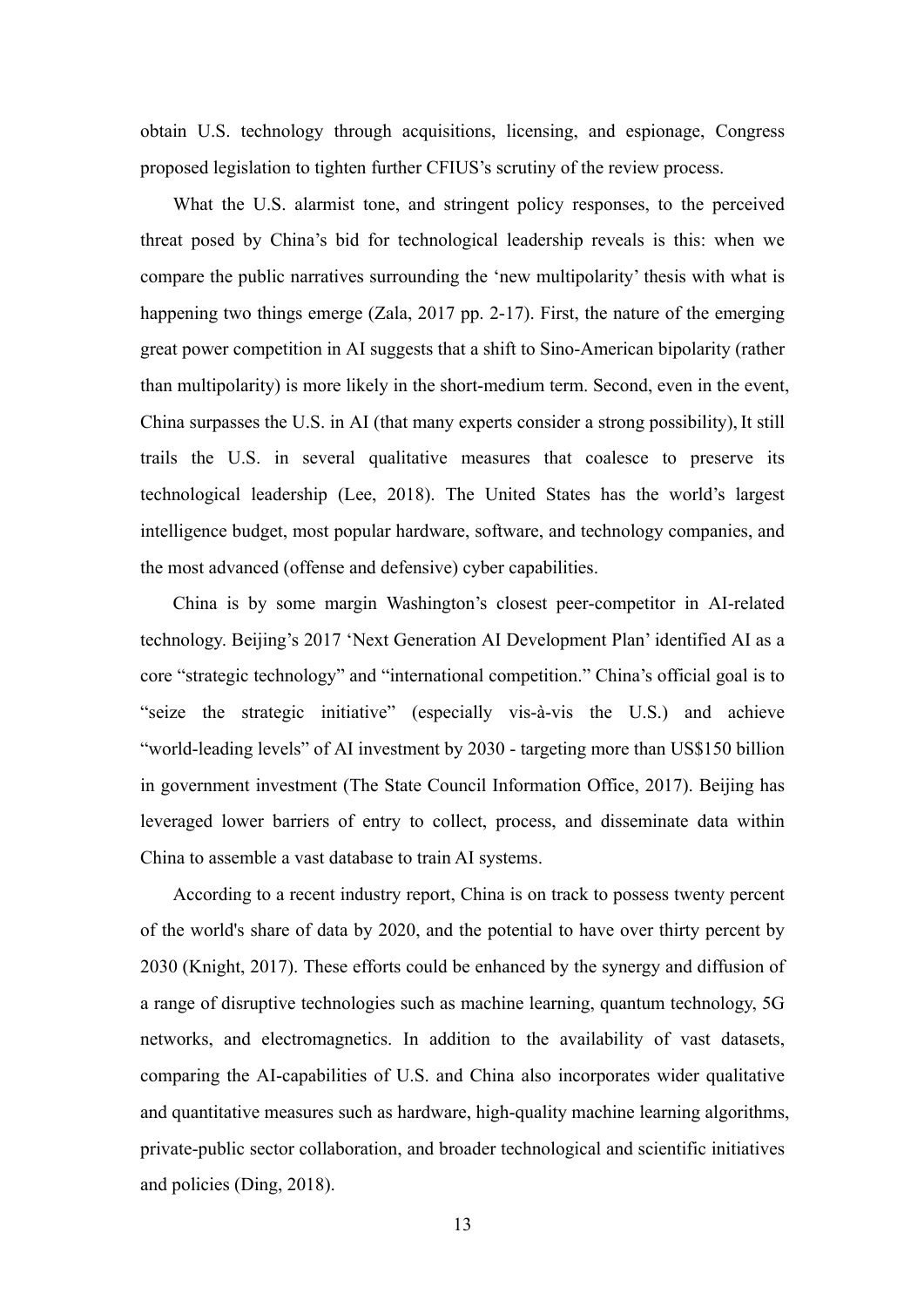State-directed Chinese investment in the U.S. AI market has also become increasingly active, and in several instances, Chinese investment has competed in the direct competition with the DoD (Kania, 2017). In 2017, for example, a Chinese state-run company Haiyin Capital outmaneuvered the U.S. Air Force's efforts to acquire AI software developed by Neurala in 2017 (Mozur and Perlez, 2017). Incidences such as these are indicative of broader US concerns relating to China's proclivity for industrial espionage in its race to catch up (and overtake) the U.S. in several strategically significant AI-related dual-use fields (e.g., semiconductors, robotics, 5G networks, cyberspace, the internet of things, big data analytics, and quantum communications). Among these critical enabling technologies that could fundamentally change the future warfare are next-generation data transmission networks. The strategic importance of 5G networks as a critical future military technological enabler was demonstrated during the protracted tensions between China's Huawei and Washington. Experts view 5G as a cornerstone technology to increase the speed, stability data-loads, reduce the latency (i.e., accelerate network response times), and enhance mobile digital communications.

From a military perspective, these attributes will fuse multiple sensors with unmanned air, sea, and subsurface and ground systems, facilitating a significant incremental step towards full autonomy. Also, 5G's data transmission speed will also greatly enhance the connectivity of the Internet of Things (IoT). In combination, 5G and IoT could enable close-range military communication devices, platforms (i.e., C3I and ISR), and drone swarming machine-to-machine communication, to function without the need for vulnerable and expensive satellites or early-warning aircraft. Data retrieved from these networks could then be analyzed in real-time by command and control centers, infused with AI-machine learning systems, to locate and track an adversary, and then, issue AI-assisted orders - autonomously or human-directed - to swarms of offensive drones for precision strike missions.

Because of the extremely high data rate and the need for rapid analyzes and commands, AI is a critical component in all of these scenarios. According to an AI and telecommunications researcher at the University of Electronic Science and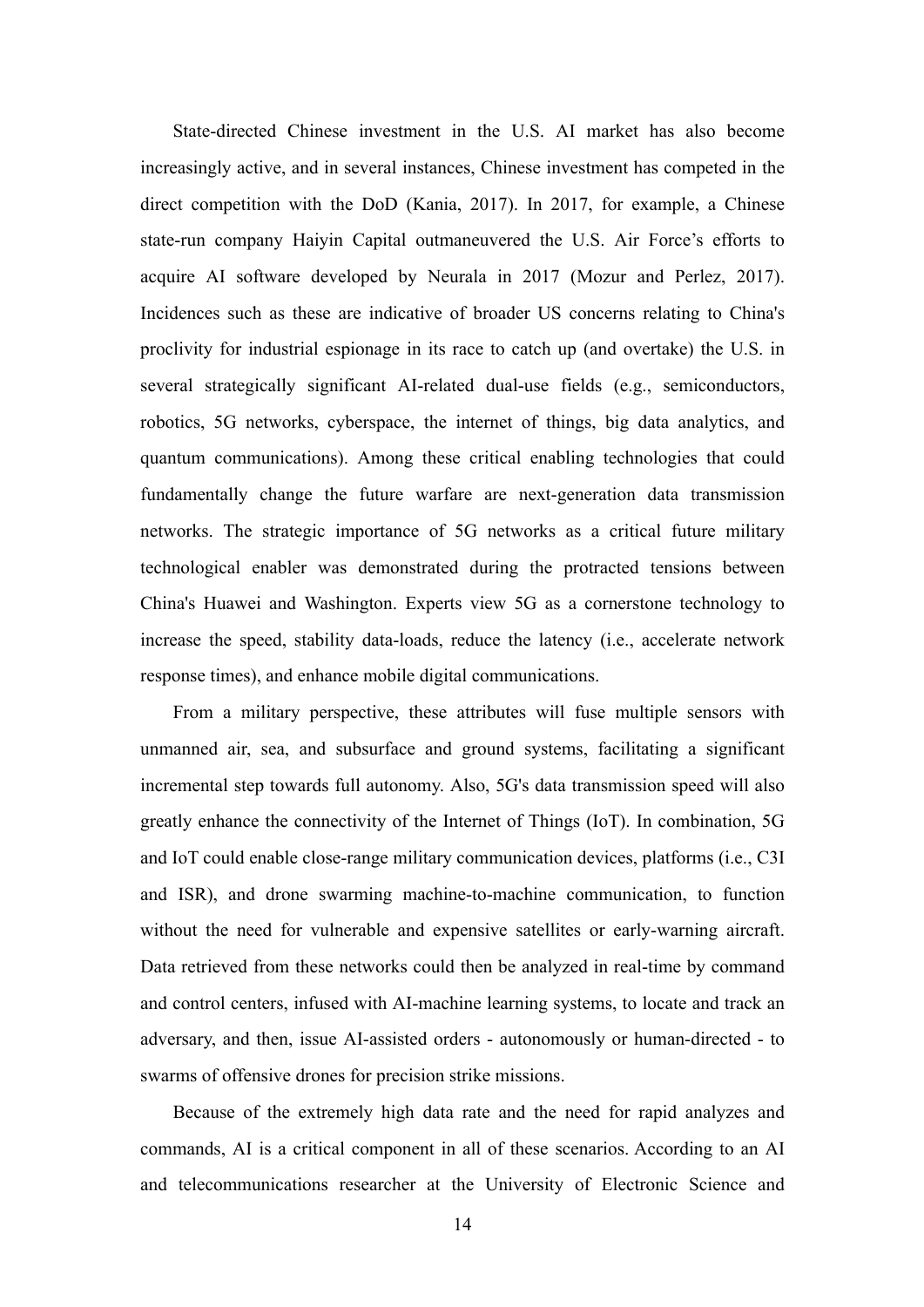Technology of China, "the 5G network and the internet of things (IoT) enlarge and deepen the cognition of situations in the battlefield by several orders of magnitude and *produce gigantic amounts of data, requiring AI to analyze and even issue commands*" (Zhen, 2019). Against the backdrop of rising tensions in the Sino-American relationship on a plethora of interconnected policy arenas (i.e., trade, and geopolitical influence in the Asia-Pacific), the technological race for the access and control of critical enablers that will connect sensors, robotics, autonomous weapons systems, and the exchange of vast volumes of data in real-time through AI-machine learning techniques on the digitized battlefield, will become increasingly intense and strategically motivated (Kania and Costello, 2018 p.5).

In 2017, Chinese President Xi Jinping explicitly called for the acceleration of the military 'intelligentization' agenda, to better prepare China for future warfare against a near-peer adversary, namely the United States (Xinhua, 2017)*.* Although Chinese think-tanks and academic discourse are generally poor at disseminating their debates and content, open-source evidence suggests a strong link between China's political agenda related to the 'digital revolution,' Chinese sovereignty and national security, and the current public debate surrounding the rejuvenation of the Chinese nation as a great power (Xinhua, 2015). In short, national security is ultimately interpreted by China (and the U.S.) as encompassing economic performance.

President Xi's Belt-and-Road-Initiative (BRI), and the virtual dimension the 'Digital Silk Road,' are high-level efforts designed to ensure that the mechanisms, coordination, and state-level support for this agenda will become increasingly normalized (Yuan, 2017).<sup>7</sup> Chinese President Xi Jinping recently stated that AI, 'big data,' cloud storage, cyberspace, and quantum communications, were amongst the "liveliest and most promising areas for civil-military fusion."8 Towards this end, Xi has pledged additional state support and resources to enhance China's economic and military dimensions of its national power  $(Li, 2015;$  Lee and Sheehan,  $2018$ .<sup>9</sup> While BRI investment is predominantly in emerging markets with comparably low-levels of technology maturity, human capital, and military power the BRI framework supports a broader agenda to expand China's geopolitical sphere of influence and improve its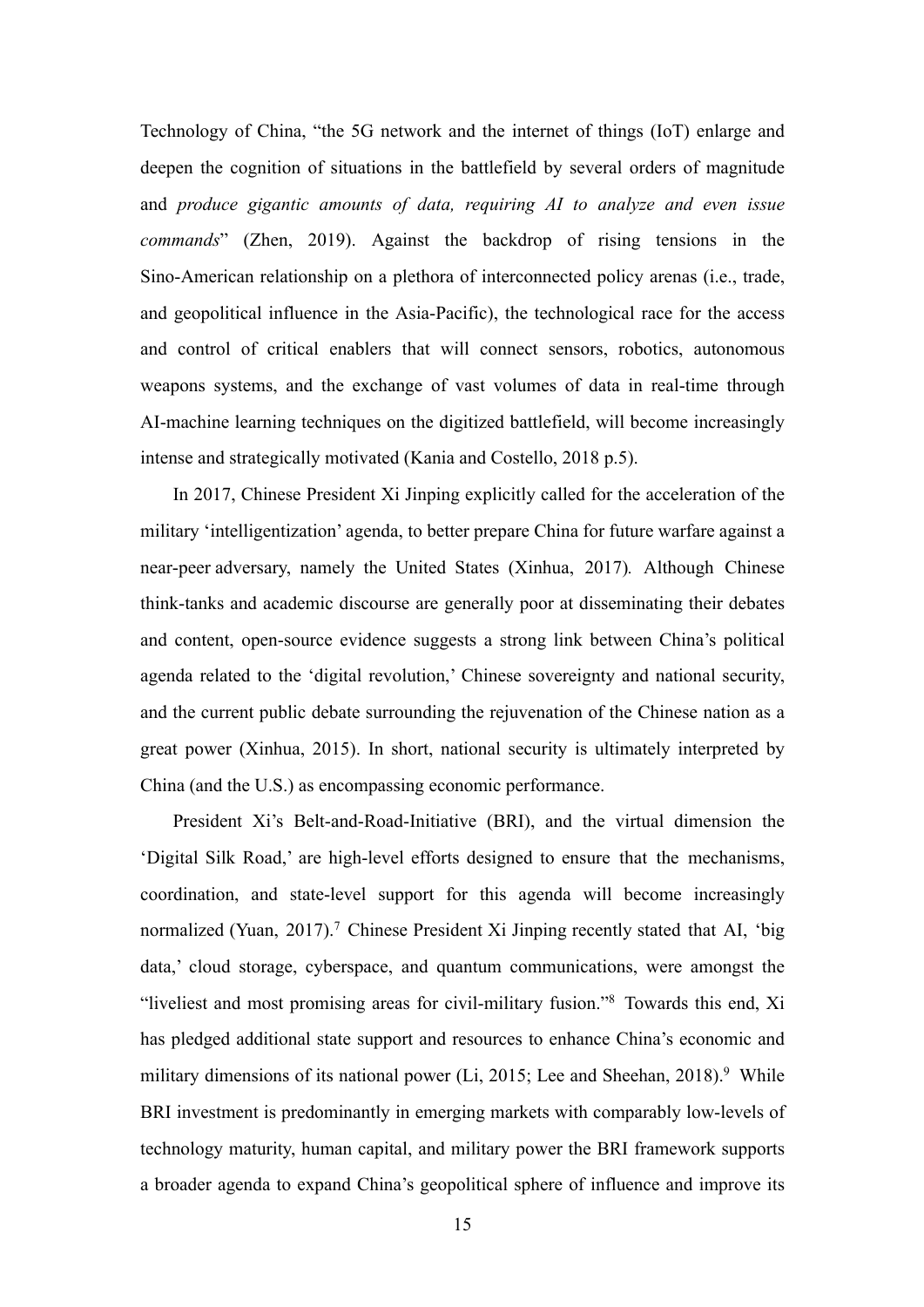position in the future distribution of power - especially vis-à-vis the United States.

In the case of quantum technology, the potential convergence between AI and quantum computing could create promising synergies that Beijing intends to leverage to ensure it is at the forefront of the so-called 'quantum AI revolution.' Chinese analysts and strategist anticipate that quantum technologies will radically transform future warfare, with a strategic significance equal to nuclear weapons (PLA Daily, 2016). In 2015, for example, Chinese researchers reportedly achieved a breakthrough in the development of a quantum machine learning algorithms, which could relieve several military-technological bottle-necks (e.g., quantum radar, sensing, imaging, metrology, and navigation), allowing greater independence from space-based systems - where currently China lags the U.S. - enhance ISR capabilities; potentially creating new vulnerabilities in U.S. space-based GPS and stealth technology in future conflict scenarios - especially in the undersea domain (Kania and Costello, 2018 p. 18).

In sum, the evidence suggests a strong link between Beijing's pursuit of AI leadership and its broader geopolitical objectives. This link has, in turn, reinforced the narrative within the U.S. defense community that China believes this technological transformation is an opportunity to strengthen its claim on the leadership - and eventual dominance - of the emerging technological revolution, having missed out on previous waves (Godement, 2018 pp.1-5). In sum, despite the clear economic issues at stake (i.e., the rents to be captured in the data-driven economy), the threat to U.S. technological hegemony is generally interpreted through a military and geopolitical lens.

By contrast, the increasingly strained relationship between the Trump administration and Silicon Valley will likely pose additional challenges to this critical partnership in the development of AI technologies for the U.S. military. Following a recent high-profile backlash from employees at Google, for example, the company recently announced that it would discontinue its work with the Pentagon on Project Maven (White, 2018). Several defense analysts and U.S. government reports have noted the growing gap between the rhetoric and the research momentum (especially in AI and robotics), and the paucity of resources available, to make the U.S. military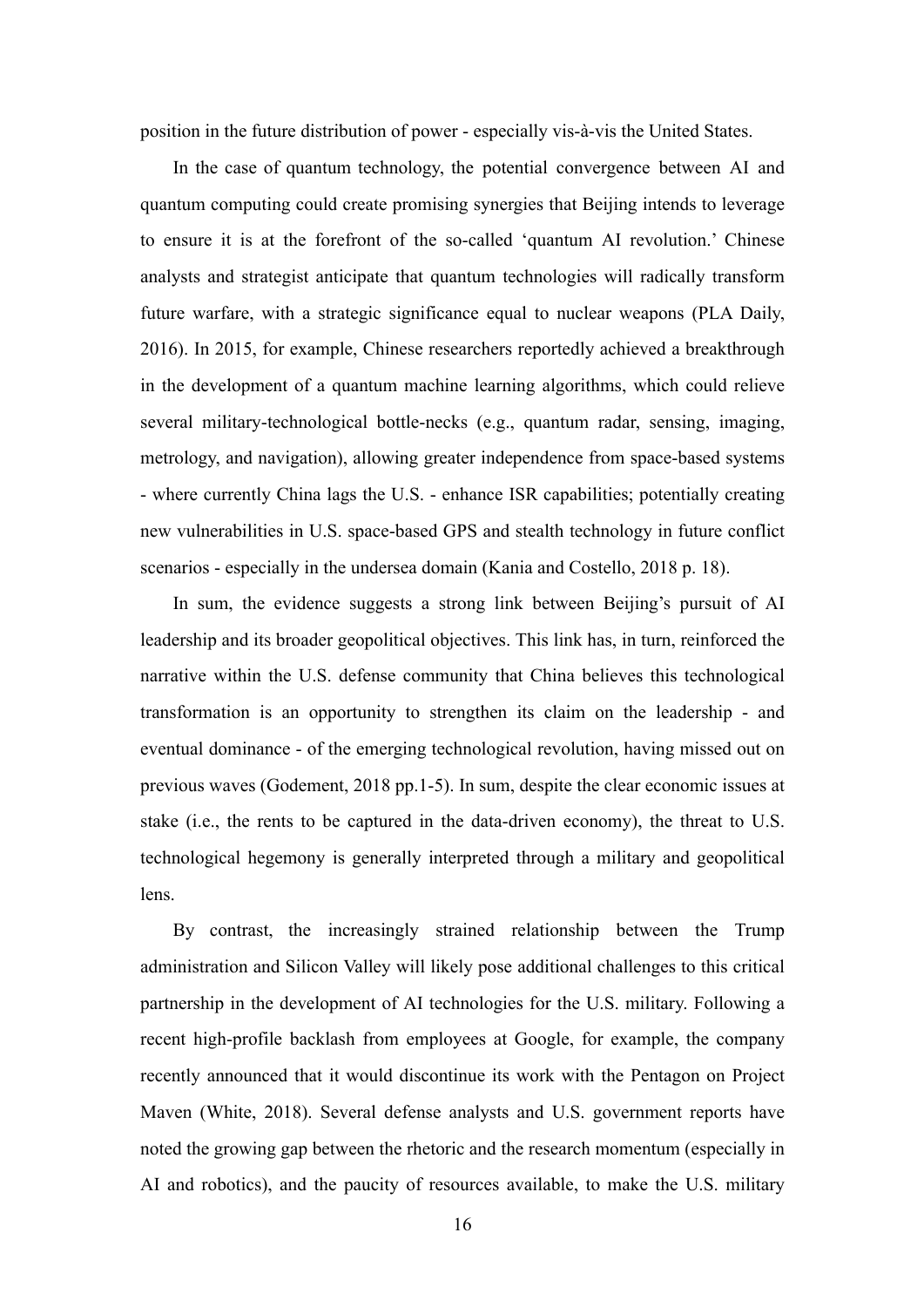more networked and integrated (Harris, 2018).

Specifically, these reports highlight various shortcomings in the U.S. defense innovation ecosystem such as inadequate funding to sustain long-term R&D, institutional stove piping inhibiting multi-disciplinary collaboration, and an insufficient talent pool to attract and retain top scientists in AI-related fields (U.S. Department of Defense, 2017). In its debut AI strategic report, the DoD committed to "consult with leaders from across academia, private industry, and the international community" and "invest in the research and development of AI systems" (U.S. Department of Defense, 2019 p. 5). Details of the implementation and funding arrangements for these broad principles remain mostly absent, however. Moreover, the apparent mismatch (even dissonance) between the rapid pace of commercial innovation in AI technologies, and the lagging timescales and assumptions that underpin the U.S. DoD's existing procurement processes and practices could exacerbate these bilateral competitive pressures (Kennedy and Lim 2016 pp. 553-572).

China's pursuit of AI-related (especially dual-use) technologies will fuel the perception (accurate or otherwise) in Washington that Beijing is *intent* on exploiting this strategically critical technology to fulfill its broader revisionist goals (Wohlforth,  $2011$ , p.37).<sup>10</sup> That is, once the 'digital silk road' initiative reaches fruition, BRI could enable China's 5G, AI and precision navigation systems to monitor and dominate the IoT, digital communications and intelligence of every nation within the BRI sphere of influence, as part of Beijing's strategic objective, to ensure the leadership of a new international order; China's version of the Greater East Asia Co-Prosperity sphere, or Halford Mackinder and Mahan's theories of world control (Beasley, 1991).

Towards this end, in 2017, Beijing established the 'Military-Civil Fusion Development Commission,' designed to expedite the transfer of AI technology from the commercial research centers to the military. Recent Chinese achievements in AI demonstrate Beijing's potential to realize this goal. For example, in 2015 Baidu reportedly designed AI software capable of surpassing human-levels of language recognition, a year before Microsoft achieved a similar feat (Hempel, 2018). In the defense realm, China is actively researching a range of air, land, and sea-based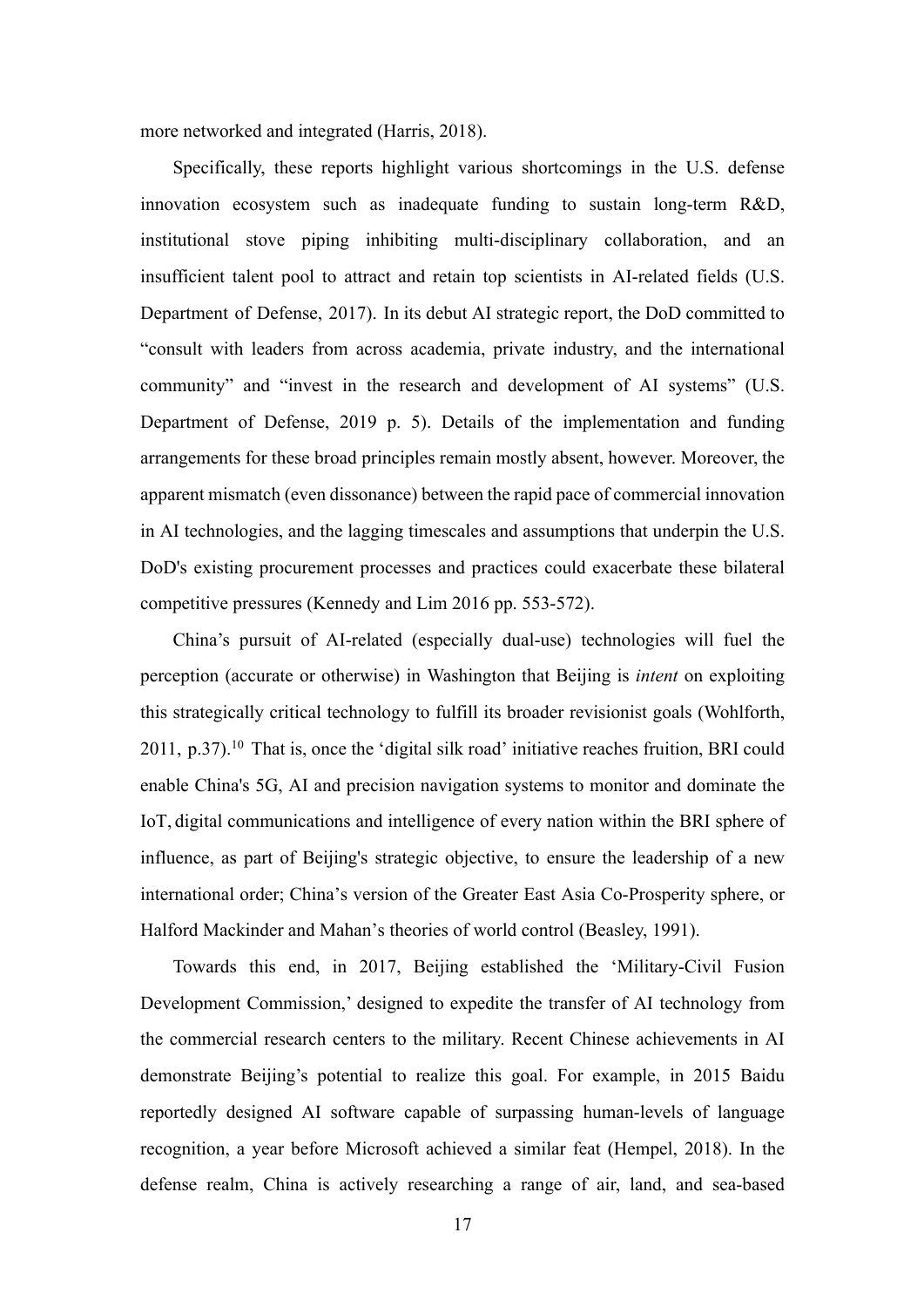autonomous vehicles (Gertz, 2018). In 2017, following reports of a computer-simulated swarming destroying a missile launcher; a Chinese university with ties to the People's Liberation Army (PLA) demonstrated an AI-enabled swarming of 1,000 unmanned aerial vehicles at an airshow (Global Times, 2017). In addition, open-sources indicate that China is also pursuing a range of AI-enabled applications to augments its existing cyber (offensive and defensive) capabilities (Li, 2016).

In addition to this unique scaling advantage, China's defense AI innovation has also benefited from its approach to AI acquisition: a centralized management system where few barriers exist between commercial, academic, and national security decision making. While most external analysts consider China's centralized approach to the development of AI affords it with unique advantages over the U.S., others posit that Beijing's AI strategy is far from perfect. Some analysts, for example, have characterized Beijing's funding management as inherently inefficient. These analysts note that China's state apparatus is inherently corrupt and that this approach tends to encourage overinvestment in particular projects favored by Beijing, which may exceed market demand (He, 2017). Moreover, though China has already surpassed the U.S. in the quantity of AI-related research papers produced between 2017 and 2018, the quality of these papers rank far below U.S. academic institutions (Castro et al., 2019).

Furthermore, China is currently experiencing a shortage of experienced engineers and researchers to develop AI algorithms, and as few as thirty Chinese universities produce indigenous experts and research products. As a corollary, industry experts have cautioned that Beijing's aggressive and centralized pursuit of AI, could result in poorly conceptualized AI applications that adversely affect the safety of AI-enabled military applications, which increase the potential systemic risks associated with these innovations (Barton and Woetzel, 2017). The comparatively measured pace of U.S. military AI innovation might, therefore, in the longer-term result in more capable tools, but without sacrificing safety for speed - even at the cost of falling behind China's AI quantitative lead in the short-term.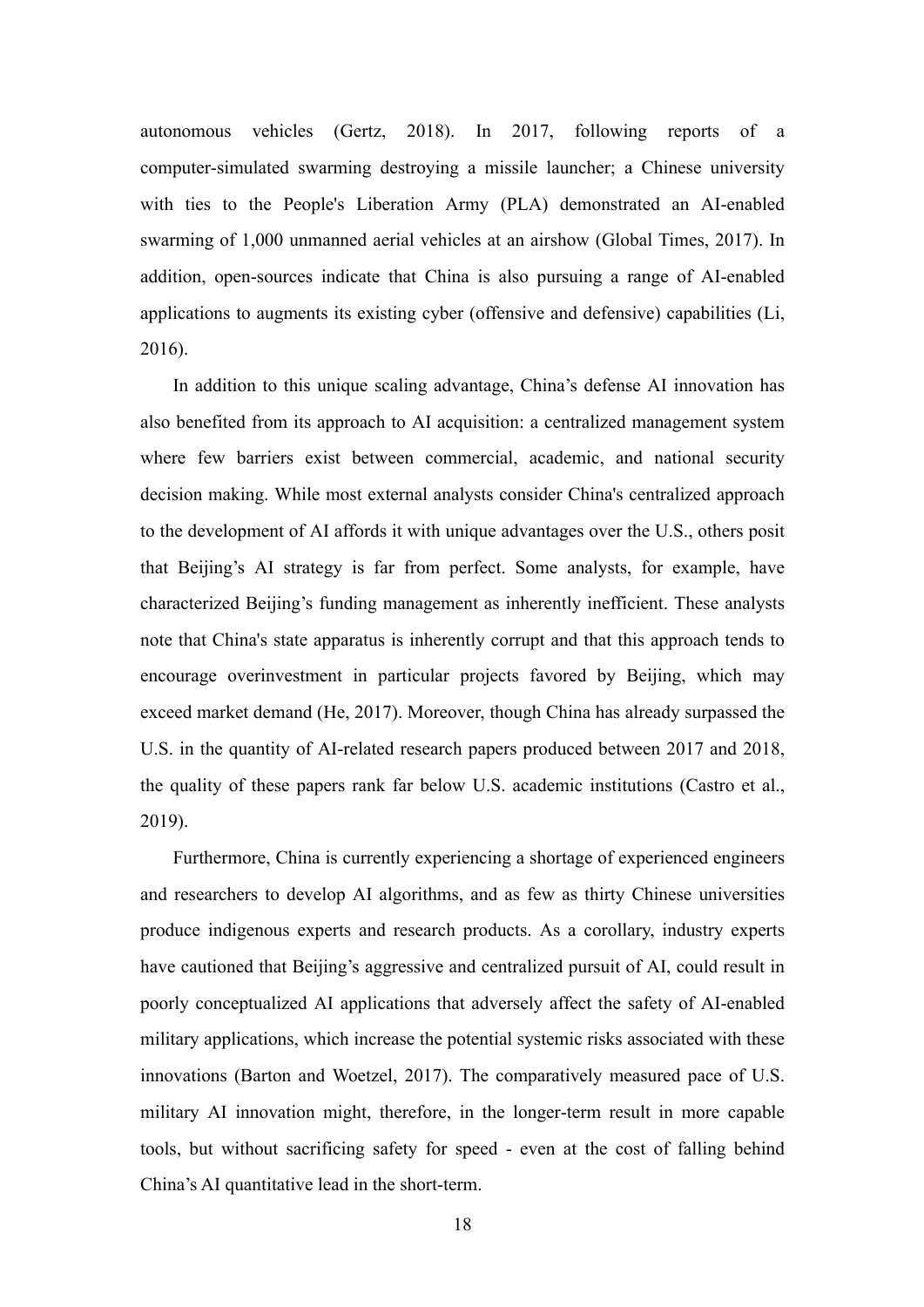### **Two-horse military AI arms race?**

As the most powerful nation-states and leaders in the development of AI, the competitive tensions between China and the United States have often evoked comparisons with the Cold War-era U.S.-Soviet space race. In response to the global AI arms race, and to sustain U.S. superiority and first-mover advantages in AI, U.S. General John Allen and Spark Cognition CEO Amir Husain have argued that the U.S. must push further and faster to avoid losing the lead to China (and to a lesser degree Russia) in the development of AI (Allen and Husain, 2017). While these depictions accurately reflect the *nature* of the increasingly intense competition in the development of AI-related technologies, the *character* of this particular arms race intimates a more multipolar reality - compared to the Cold war-era bipolar space race. Over time, this trend will likely elevate technically advanced small and middle-powers (e.g., South Korea, Singapore, Israel, France, and Australia) to become pioneers in cutting-edge dual-use AI-related technology, and key influencers shaping future security, economics, and global norms these innovations.

Specifically, the commercial driving forces underlying AI technology (i.e., hardware, software, and R&D), together with the inherently dual-use nature of AI-related innovations, reduce the usefulness of the space race analogy (Organski and Kugler, 1980; Gilpin, 1981). In short, the particular problem-set associated with the Cold War-era bipolar structure of power (i.e., a pernicious obsession with the other sides' military capabilities) is, to date at least, far less intense in the context of contemporary competition in AI. Where primarily commercial forces drive military innovation, and in particular, when imitation is quicker and cheaper than innovation, technology tends to mature and diffuse at a faster pace compared to military-specific applications, such as stealth technology (Horowitz, 2011; Gilli and Gilli, 2019 pp.141-189). Second-mover catch-up possibilities in military-use AI through imitation are, therefore, unlikely to be feasible or cheap for states to develop.

As the literature on the diffusion of military technology demonstrates: how states react to and assimilate innovations can have profound implications for strategic stability, and in turn, the likelihood of war (Koblentz, 2014). Specifically, the pace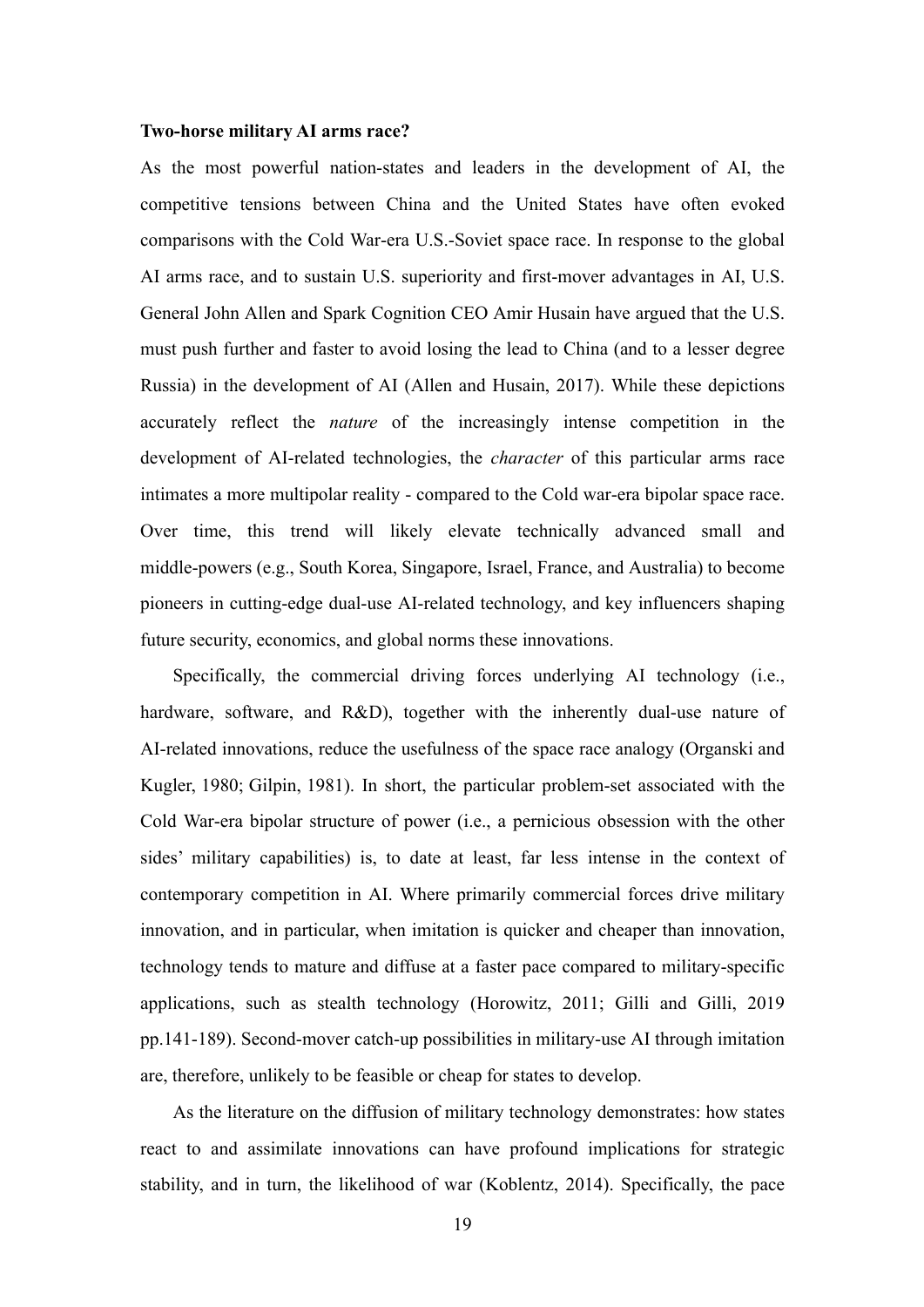military actors diffuse technology can influence the relative advantages derived by states from being the first-mover, which tends to be reversely correlated to the speed innovations are adopted (Singer, 2009). As the costs and availability of computing power (an essential ingredient for AI machine learning systems) decrease, therefore, so technically advanced military powers will likely pull away from those actors who are more (or entirely) reliant on mimicry and espionage (Gilli and Gilli, 2019 pp.141-189). Moreover, this trend will likely be compounded if either the cost or complexity of AI algorithms increases; allowing AI first-movers to maximize their competitive advantages (Hof, 2013).

Despite the growing sense the proliferation AI technologies driven by powerful commercial forces, will inevitably accompany (and even accelerate) the shift towards multipolarity, important caveats need to accompany prognostications about the pace and nature of this transformation: the risks associated with the proliferation and diffusion of dual-use AI technologies across multiple sectors and expanding knowledge-bases is a very different prospect compared to arms-racing between great power military rivals. Thus, the development of military AI applications based on military-centric R&D would make it much more difficult and costly for smaller (and especially less technically advanced) states to successfully emulate and assimilate (Brooks, 2006; Cavarely, 2007 pp. 598-614).

Moreover, military organization, norms, and strategic cultural interests and traditions will also effect how AI systems are integrated into militaries, potentially altering the balance of military power (Johnstone, 1995 pp.65-93). In short, military technologies in isolation will unlikely alter how militaries prepare for warfare, deter and coerce their adversaries, and fight wars. Instead, the interplay of technology and military power will continue to be a complex outcome of human cognition, institutions, strategic cultures, judgment, and politics (Biddle, 2006).

Exponential advances in the complexity of weapon systems have raised the technical know-how (or so-called 'tacit knowledge') barriers for militaries to imitate and diffuse these capabilities (Hamburger, Miskimens, and Truver, 2011 pp.41–50). In particular, the development of autonomous weapons systems where the platform is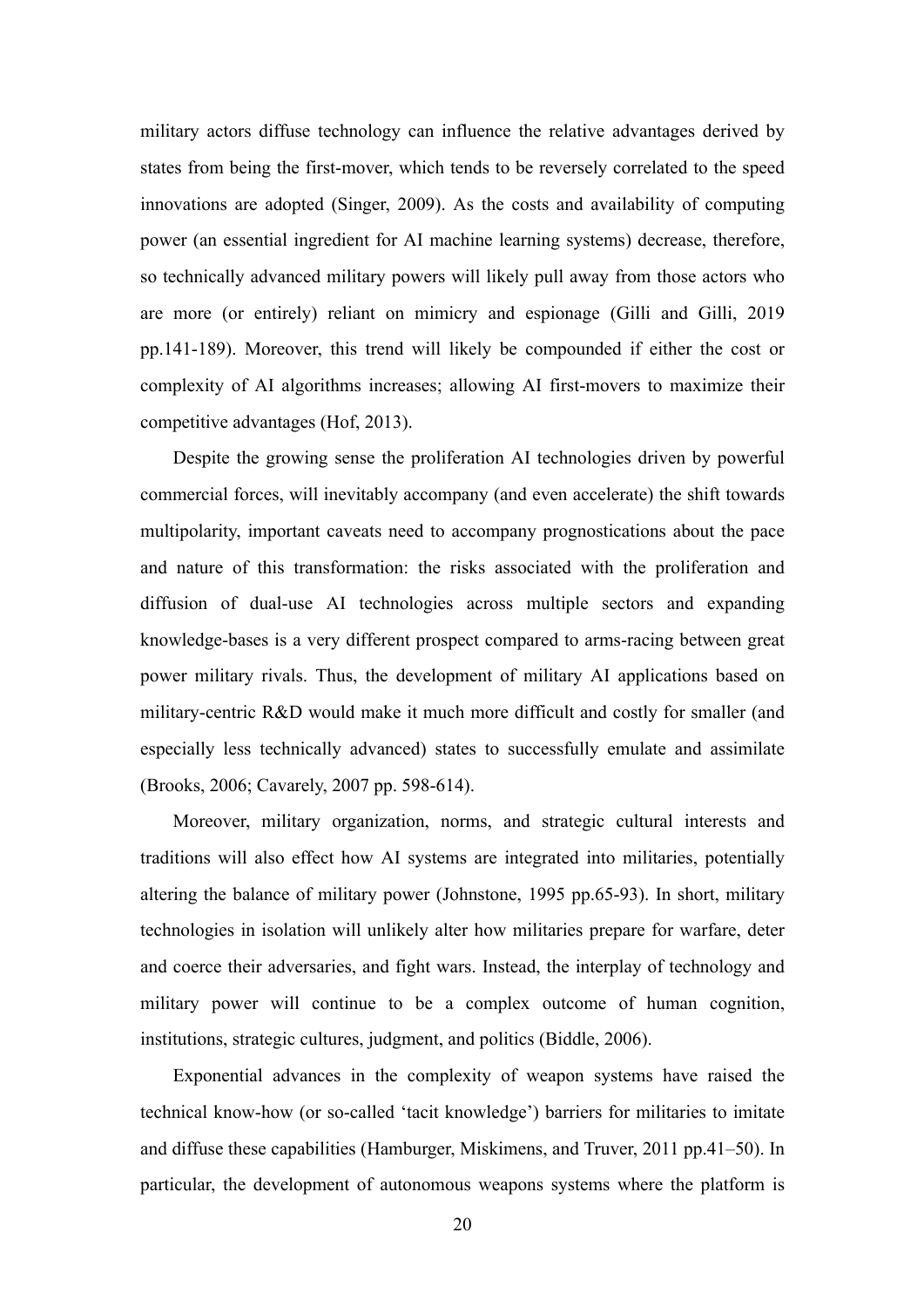required to both operate in cluttered and multi-domain contested environments (i.e., anti-access/area-denial zones), and interact with humans ergonomically, physiologically, and cognitively (U.S. Department of Defense, 2012 pp.46–49). Consequently, special-purpose AI applications that do not have clear commercial drivers or utility, or that require military-grade software development and assimilation (i.e., for classified use), the first-mover advantages of these capabilities will likely be substantial, and potentially unassailable. Moreover, the successful development and deployment of advanced weapon systems requires in-depth knowledge of an adversary's military doctrine, counter capabilities, tactical options, intentions, and combat environments these capabilities will likely be exposed to. Recent studies suggest AI machine learning techniques cannot compensate for human knowledge, innovation, and intuition; only complement them (Daugherty and Wilson, 2018 p. 76).

Despite the substantial benefits China has derived from a combination of globalization, acquisition of foreign high-tech companies and technology, massive foreign direct investments inflows, and active cyber espionage, it has struggled to close the military-technological gap with the U.S. (and Russia) and achieve new forms of conventional deterrence, in several fields including (Zhang, 2015 pp.210-212): stealth and submarine technology, fifth-generation jet fighters, precision targeting, and missile defense, GPS, satellite imagery (for data-collection and surveillance), and AI machine-learning. Thus, computer-assisted design, engineering, and manufacturing have not compensated for the difficulties of mastering new technologies, necessary to design modern weapon systems.

The pace of military-use AI diffusion to smaller-medium powers (and non-state actors) could also be constrained by three pivotal features of this emerging phenomenon: (1) hardware constraints (e.g., physical processors), and integrating increasingly complex software and hardware with internal correctness; (2) the algorithmic complexity inherent to AI machine learning approaches; and (3) the resources and know-how to effectively deploy AI code (Ayoub and Payne, 2016 p. 809). These features mean that military organizations will need to invest vast amounts of capital and resources in a broad range of disciplines (i.e., psychology, cognitive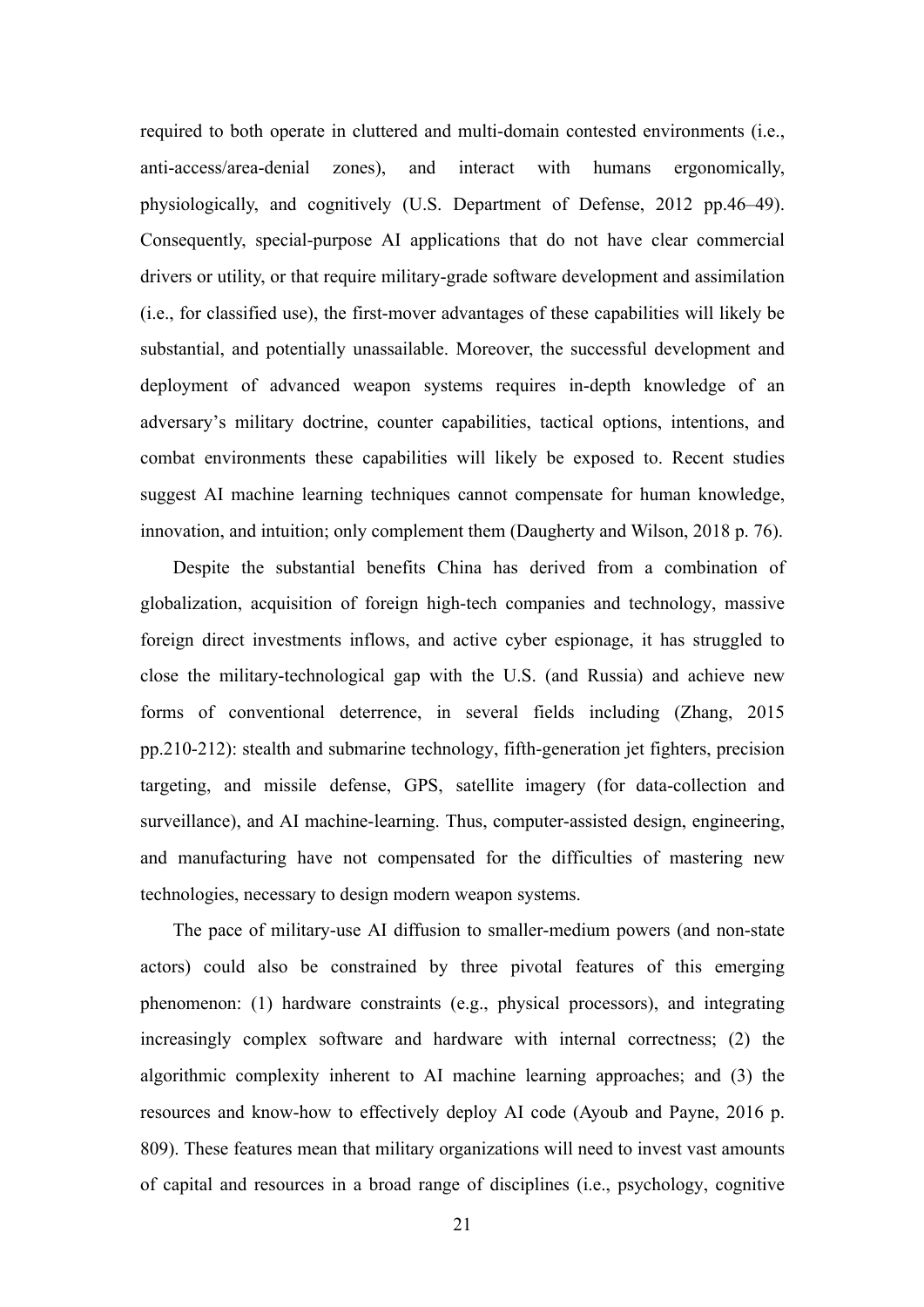science, communication, human-computer interaction, computer-supporter workgroups, and sociology) gaining experience through trial and error; to fuse AI with advanced weapon systems such as, autonomous vehicles, hypersonic weapons, and missile defense systems (U.S. Department of Defense, 2012 pp. 46–49). In sum, states will find it very difficult to develop and deploy military-use AI applications from technology derived from general ancillary dual-use applications alone.

As a corollary, the advantages China derives from its commercial lead in the adoption of AI and dataset ecosystem will not necessarily be easily directly translated into special-purpose military AI applications (Castro et al., 2019). China's strengths in commercial-use AI (e.g., 5G networks, e-commerce, e-finance, facial recognition, and various consumer and mobile payment applications) will, therefore, need to be combined with specialized R&D and dedicated hardware; to unlock their potential dual-use military applications and augment advanced weapon systems.

Absent the requisite level of resources, know-how, datasets, and technological infrastructure, therefore, these constraints could make it very difficult for a new entrant to develop and deploy modular AI with the same speed, power, and force as the U.S. or China (Gray, 2015 pp.1-6). For example, China and the United States are in close competition to develop the supercomputers needed to collect, process, and disseminate the vast amounts of data that traditional computers can handle. While the United States possesses more powerful systems, China trumps the U.S. in terms of the number of supercomputers. Thus, military-led innovations could potentially concentrate and consolidate leadership in this nascent field amongst current military superpowers (i.e., China, the U.S., and to a lesser extent Russia), and revive the prospect of bipolar competition (Bostrom, 2014). For now, it remains unclear how specific AI applications might influence military power, or whether, and in what form these innovations will translate into operational concepts and doctrine (Cummings, 2017).

In sum, the degree to which AI alters the military balance of power, and in turn, how its effects nuclear stability, will depend on large part the speed of the diffusion this technology; as a functions of human innovation, political agendas, and strategic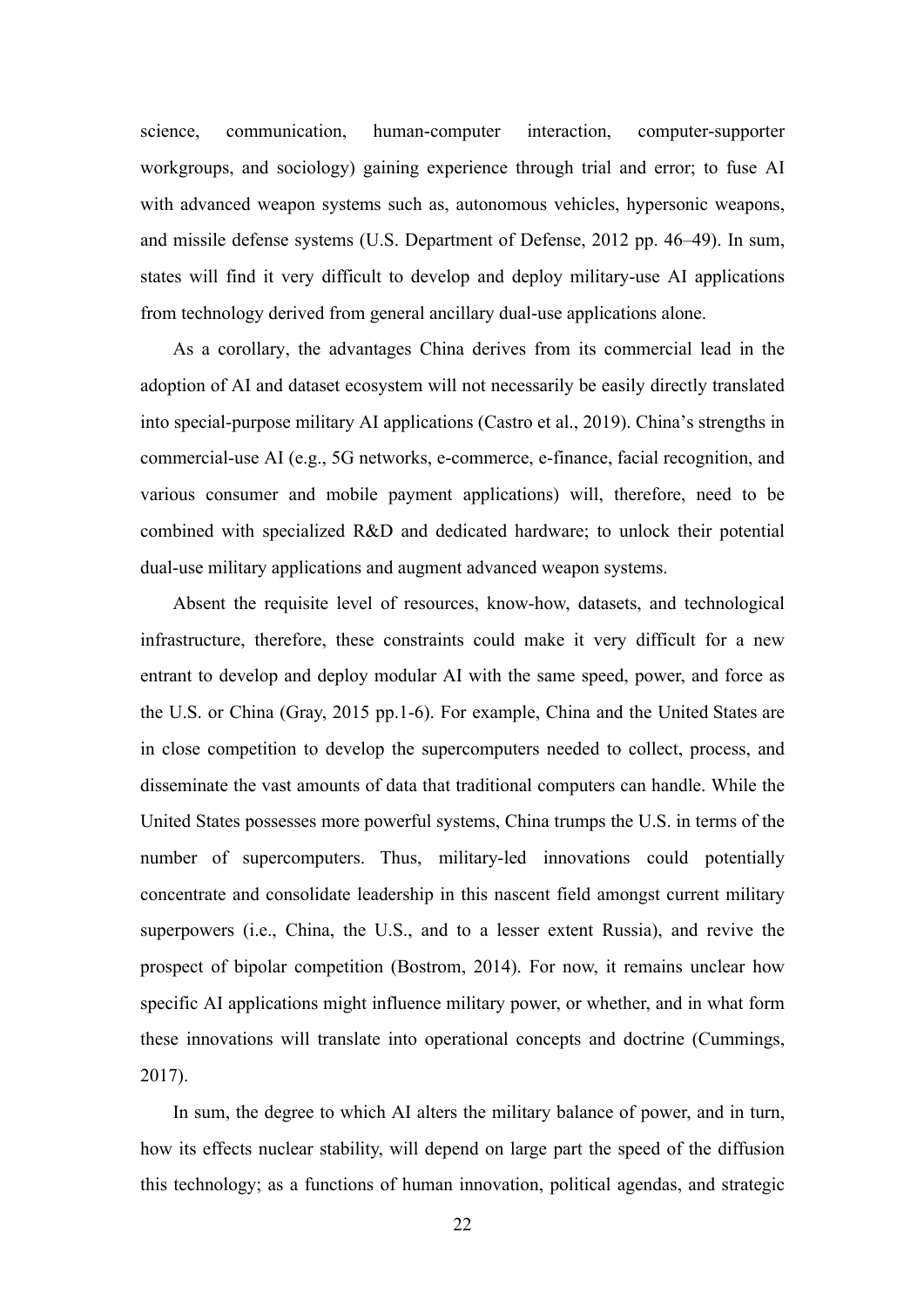calculation and judgment, against the backdrop of a multipolar world (and nuclear) order, and heuristic decision making (or the propensity for compensatory cognitive short-cuts) associated with decisions taken under compressed timeframes in uncertain and complex environments (Beverchen, 2007 pp.45-56).

## **Conclusion:**

This article has made the following central arguments. First, while disagreement exists on the likely pace, trajectory, and scope of AI defense innovations, a consensus is building within the U.S. defense community intimating that the potential impact of AI-related technology on the future distribution of power and the military balance will likely be transformational, if not revolutionary. These assessments have in large part been framed in the context of the perceived challenges posed by revisionist and dissatisfied great military powers (i.e., China and Russia) to the current U.S.-led international order - rules, norms, governing institutions - and military-technological hegemony. Today, the United States has an unassailable first-mover advantage in a range of AI applications with direct (and in some cases singular) relevance in a military context.

Second, the rapid proliferation of AI-related military-technology exists concomitant with a growing sense that the United States has dropped the ball in the development of these disruptive technologies. Even the perception that America's first-mover advantage in a range of dual-use enabling strategic technologies (i.e., semiconductors, 5G networks, and IoT's) was at risk from rising (especially nuclear-armed) military powers such as China, the implications for international security and strategic stability could be severe. In response to a growing sense of alacrity within the U.S. defense community cognizant of this prospect, the Pentagon has authored several AI-related programs and initiatives designed to protect U.S. dominance on the future digitized battlefield (e.g., the Third Offset, Project Maven, the JAIC, and the DoD's debut AI strategy). Further, broader U.S. national security concerns relating to Chinese efforts to catch up (and even surpass) the U.S. in several critical AI-related enabling technologies, has prompted Washington to take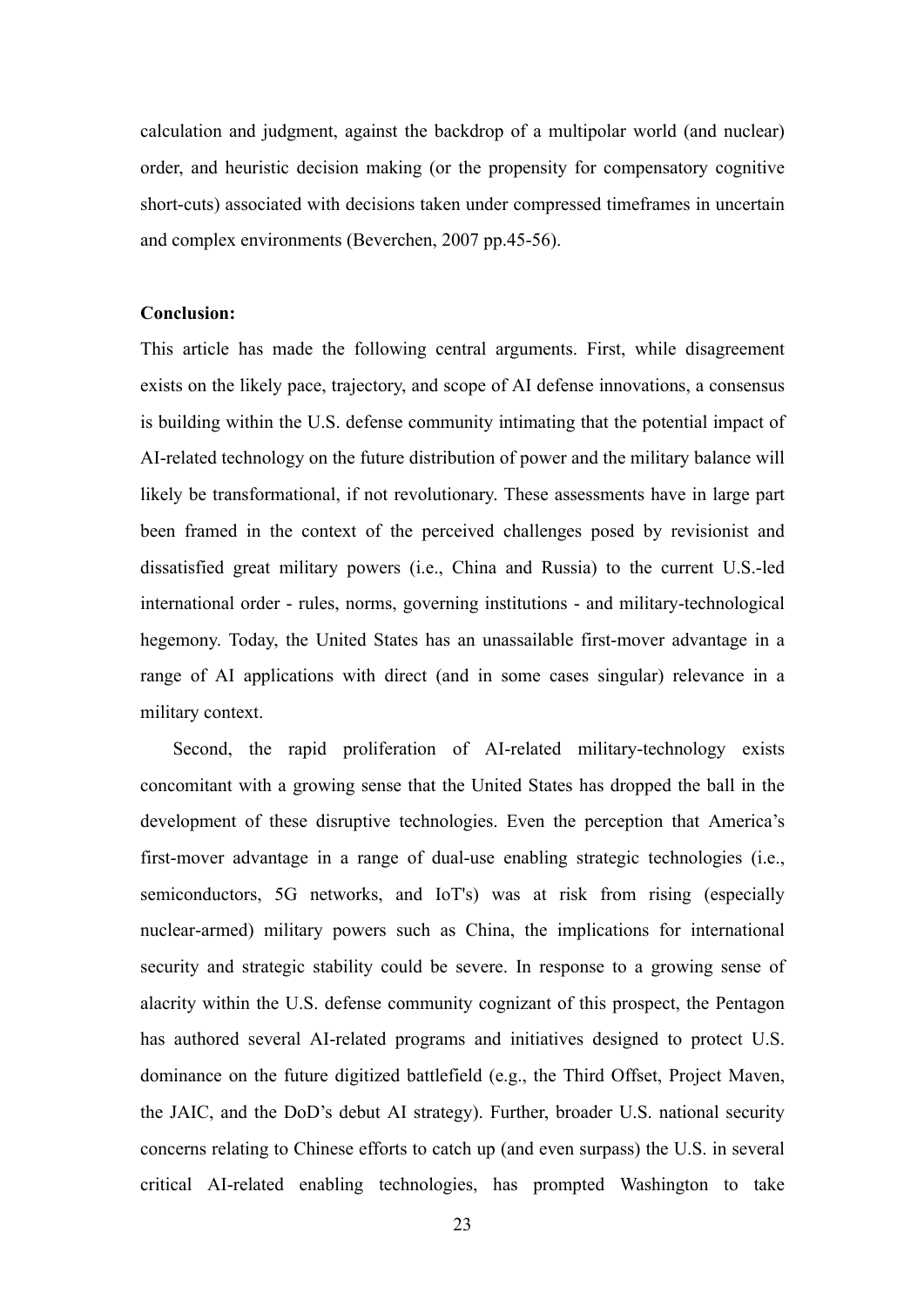increasingly wide-ranging and draconian steps to counter this perceived national security threat.

Third, and related, in the development of AI evocations of the Cold War-era space race does not accurately capture the nature of the evolving global AI phenomena. Instead, compared to the bipolar features of the U.S.-Soviet struggle, this innovation arms race intimates more multipolar characteristics. Above all, the dual-use and commercial drivers of the advances in AI-related technology will likely narrow the technological gap separating great military powers (chiefly the U.S. and China) and other technically advanced small-medium powers. These rising powers will become critical influencers in shaping future security, economics, and global norms in dual-use AI.

In the case of military-use AI applications, however, several coalescing features of this emerging phenomena (i.e., hardware constraints, machine-learning algorithmic complexity, and the resources and know-how to deploy military-centric AI code), will likely constrain the proliferation and diffusion of AI with militaries' advanced weapon systems for the foreseeable future. In turn, these constraints could further concentrate and consolidate the leadership in the development of these critical technological enablers amongst the current AI military superpowers (i.e., China and the United States), which could cement a bipolar balance of power and the prospect of resurgent bi-polar strategic competition.

Today, the United States has an unassailable first mover advantage in a range of AI applications with direct (and in some cases singular) relevance in a military context. However, as China approaches parity, and possibly surpasses the U.S. in several AI-related (and dual-use) domains, so the U.S. will increasingly view future technological incremental progress in emerging technologies - and especially unexpected technological breakthroughs or surprises - through a national security lens. Thus, responses to these perceived threats will be shaped and informed by broader U.S.-China geopolitical tensions (Waltz, 1979). These concerns resonated in the 2018 U.S. Nuclear Posture Review (NPR). The NPR emphasized that the coalescence of geopolitical tensions and emerging technology in the nuclear domain, in particular, how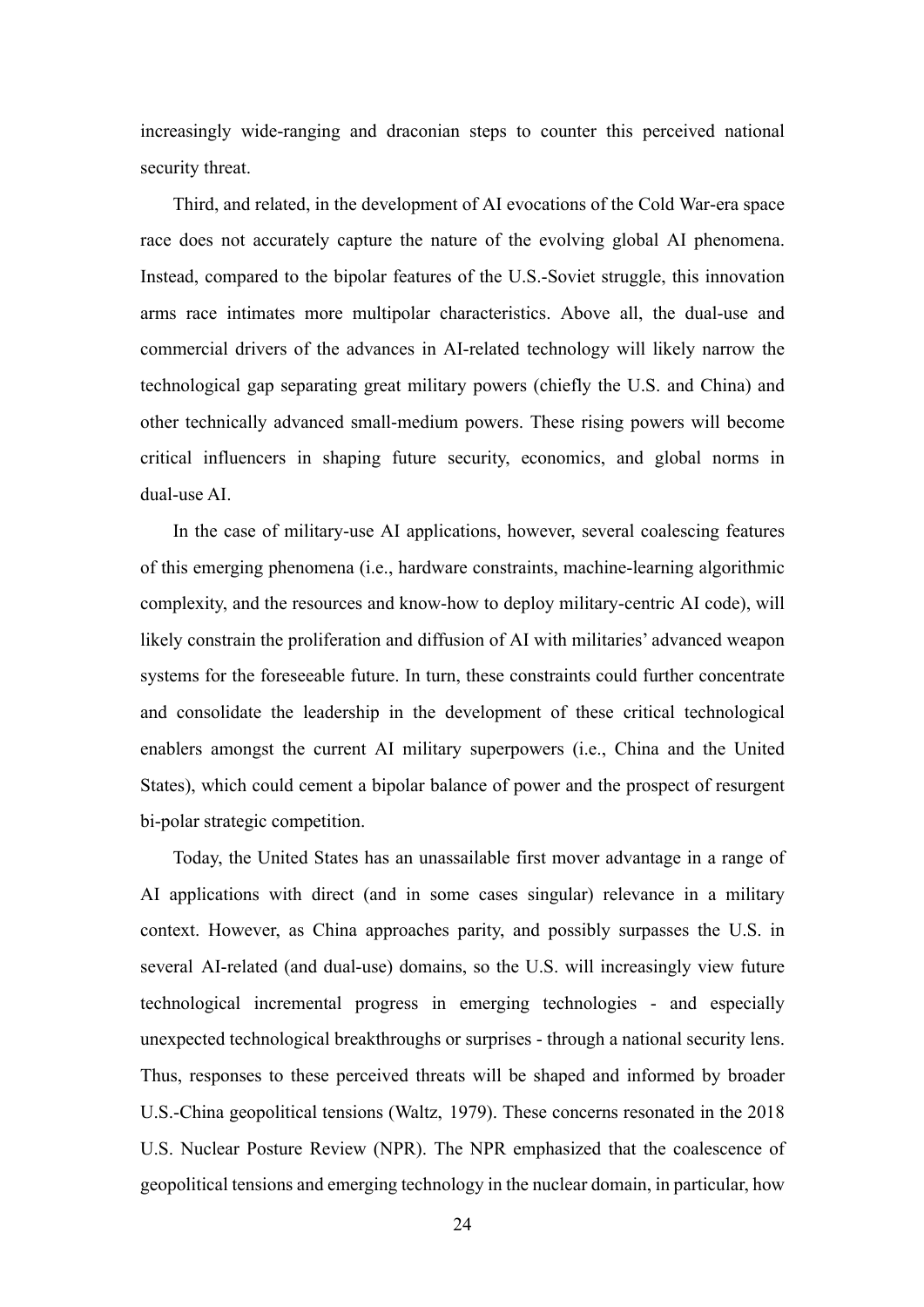unanticipated technological breakthroughs in "new and existing innovations," might change the nature of the threats faced by the United States and the "capabilities needed to counter them." (NPR, 2018, p.14). In sum, against the backdrop of U.S.-China geopolitical tensions, and irrespective of whether China's dual-use applications can be imminently converted into deployable military-use AI, U.S. *perceptions* of this possibility will be enough to justify draconian countermeasures.

Several future research questions outside the scope of this study would benefit from further study: How might rising powers and non-state actors leverage AI technologies in ways that threaten the strategic environment of nuclear-armed great powers? How might the diffusion of dual-use AI to medium-small and non-state actors affect great power strategic stability? As the distribution of military AI capabilities begins to diffuse to small and medium rising powers, independent of poles how might these states behave in the new multipolar order? Related, under what conditions can mastery of a particular technology such AI affect the global balance of power? Less dependent on the U.S. for their security, might rising power be more (or less) inclined to cooperate and form new regional bonds, or instead, grow to fear one another? And, how might the pace of this transition influence this outcome.

### **Notes:**

<sup>&</sup>lt;sup>1</sup> Recent progress in AI falls within two distinct fields: (1) 'narrow' AI, and particularly, machine learning; (2) 'general' AI, which refers to AI with the scale and fluidity akin to the human brain. Most AI researchers anticipate that 'general' AI to be at least several decades away. Narrow AI is already utilized in the private sector, in particular, in data-rich research fields and applied sciences. Most experts generally agree that the development of 'general' AI is at least several decades away, if at all. <sup>2</sup> The line between core AI and 'AI-related' technology is a blurred one. For the purposes of this study, core AI technology includes: machine-learning (and deep-learning and deep networks sub-set), modelling, automated language and image recognition, voice assistants, and analysis support systems; whereas 'AI-related' (and AI-enabling) technology includes: autonomous vehicles, big data analytics, 5G networks, supercomputers, smart vehicles, smart wearable devices, robotics, and the internet of things, to name a few.

<sup>&</sup>lt;sup>3</sup> There is an important difference, however, between narrowing the gap in certain fields, and gaining an overall lead across all the categories (i.e., talent, research, development, hardware, data, and adoption) in the emerging AI race. In a recent report published by the Center for Data Innovation: "Overall, the United States currently leads in AI, with China rapidly catching up, and the European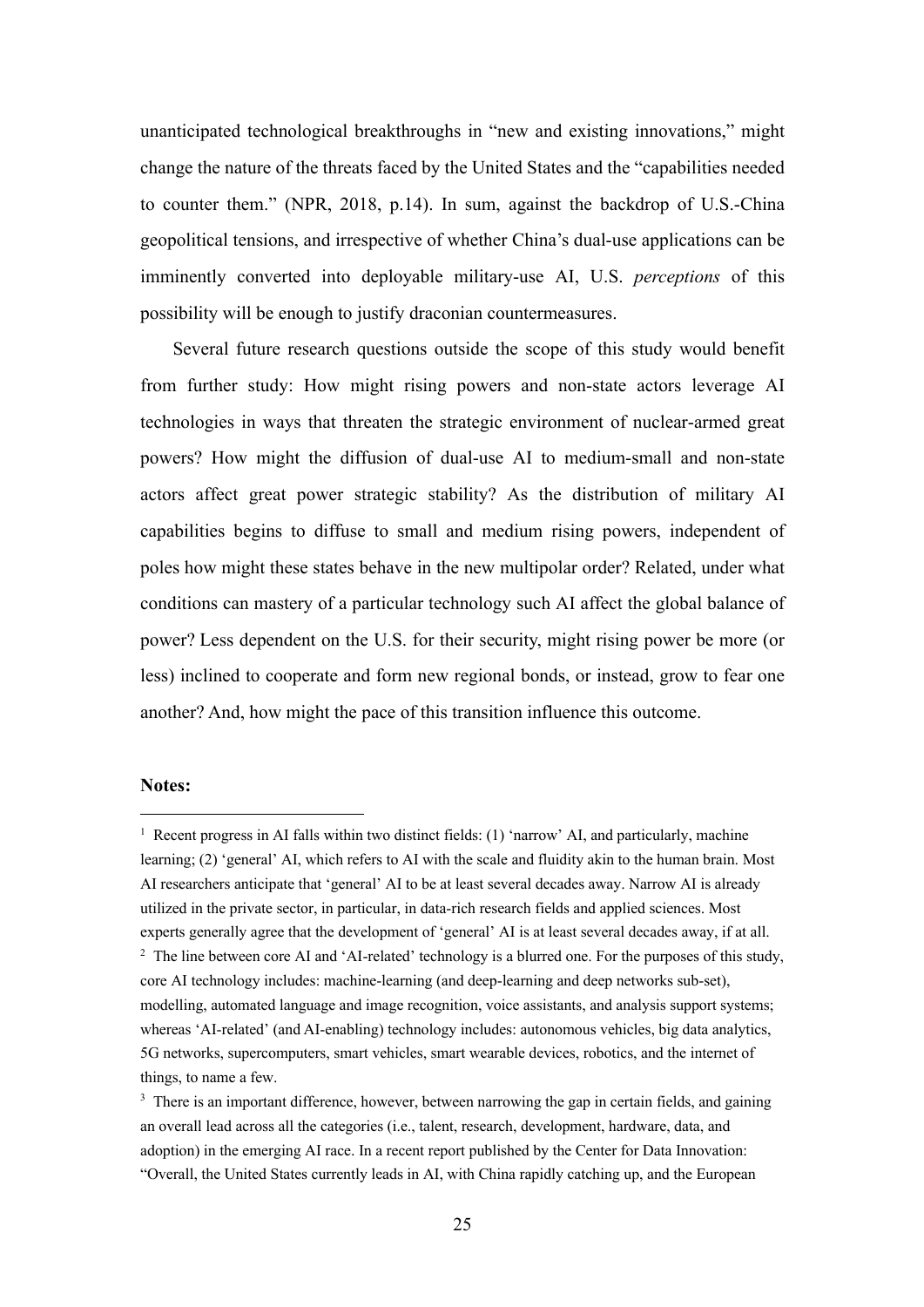Union behind both. The United States leads in four of the six categories of metrics this report examines (talent, research, development, and hardware),…[while] … China leads in two (adoption and data)," (Castro et al., 2019, p.2.). Chinese open-source data also confirms the trend that the U.S. is ahead of China in these categories (China Institute for Science and Technology

Policy at Tsinghua University, July 2018).

<sup>4</sup> Polarity analysis focuses on whether the inter-state order is dominated by one (a unipolar order), two (a bipolar order) or three or more (a multipolar order) centers of power. 'Multipolarity' in this context implies that no single state is unambiguously in the lead (or polar) in the international order. In contrast, to 'bipolarity' that implies much less ambiguity in the stratification of power surrounding two poles. In addition to military power, economic capacity, demographics, 'soft power,' and the broader social dimensions of state influence have been associated with the shift towards a multipolar order. See, William C. Wohlforth, "Unipolarity, status competition, and great power war," in *International relations theory and the consequences of unipolarity* ed. John Ikenberry, pp. 33-65 (Cambridge University Press, 2011). For critiques on this contested concept see, Harrison R. Wagner, *War and the State: The Theory of International Politics* (The University of Michigan Press, 2009); and Randall L. Schweller, "Entropy and the Trajectory of World Politics: Why Polarity has become Less Meaningful," *Cambridge Review of International Affairs*, 23:1, 2010, pp. 145–63.

 $<sup>5</sup>$  The principal forces driving this evolution include: (1) the exponential growth in computing</sup> performance; (2) expanded datasets; (3) advances in the implementation of machine learning techniques and algorithms (especially in the field of deep neural networks); and above all, (4) the rapid expansion of commercial interest and investment in AI.

<sup>6</sup> Examples for technically advanced small-medium powers who have actively invested in AI-related technologies include: South Korea, Singapore, France, and the U.K. Today, however, the U.S. and China lead in most metrics (i.e., talent, research, development, adoption, data, and hardware) used to rank states in the emerging race for AI innovation leadership (Castro, et al., 2019).

<sup>7</sup> China's recent five-year plan reportedly committed over USD\$100 billion to AI. Moreover, as China moves forward with its One Belt One Road-related projects that extend to potentially more than eighty countries, AI would become an integral part of these international infrastructure projects.

<sup>8</sup> In quantum computing, for example, China has made significant efforts to integrate its quantum computing and AI research for boosting computer AI power and achieve 'quantum supremacy' - or the point at which a quantum computer is capable of outperforming a traditional computer. Chinese researchers have claimed to be on track to achieve 'quantum supremacy' as soon as 2019. <sup>9</sup> The economic gains that China may make through commercial applications such as BRI are not dependent upon dual-use technology or geopolitics alone; gains are also based on geoeconomics. <sup>10</sup> A distinction exists between the erosion of U.S. advantages in ancillary applications based on dual-use AI technologies, and in military-specific AI applications. Where the U.S. retains an unassailable edge in military capacity and innovation, the actual 'threat' posed to U.S. in the military-technological sphere is less immediate than in general-use AI. This implies the 'threat' narrative is more centered on perceptions of Beijing's future intentions as its military-use AI matures.

## **References:**

James M. Acton, "Silver Bullet? Asking the Right Questions About Conventional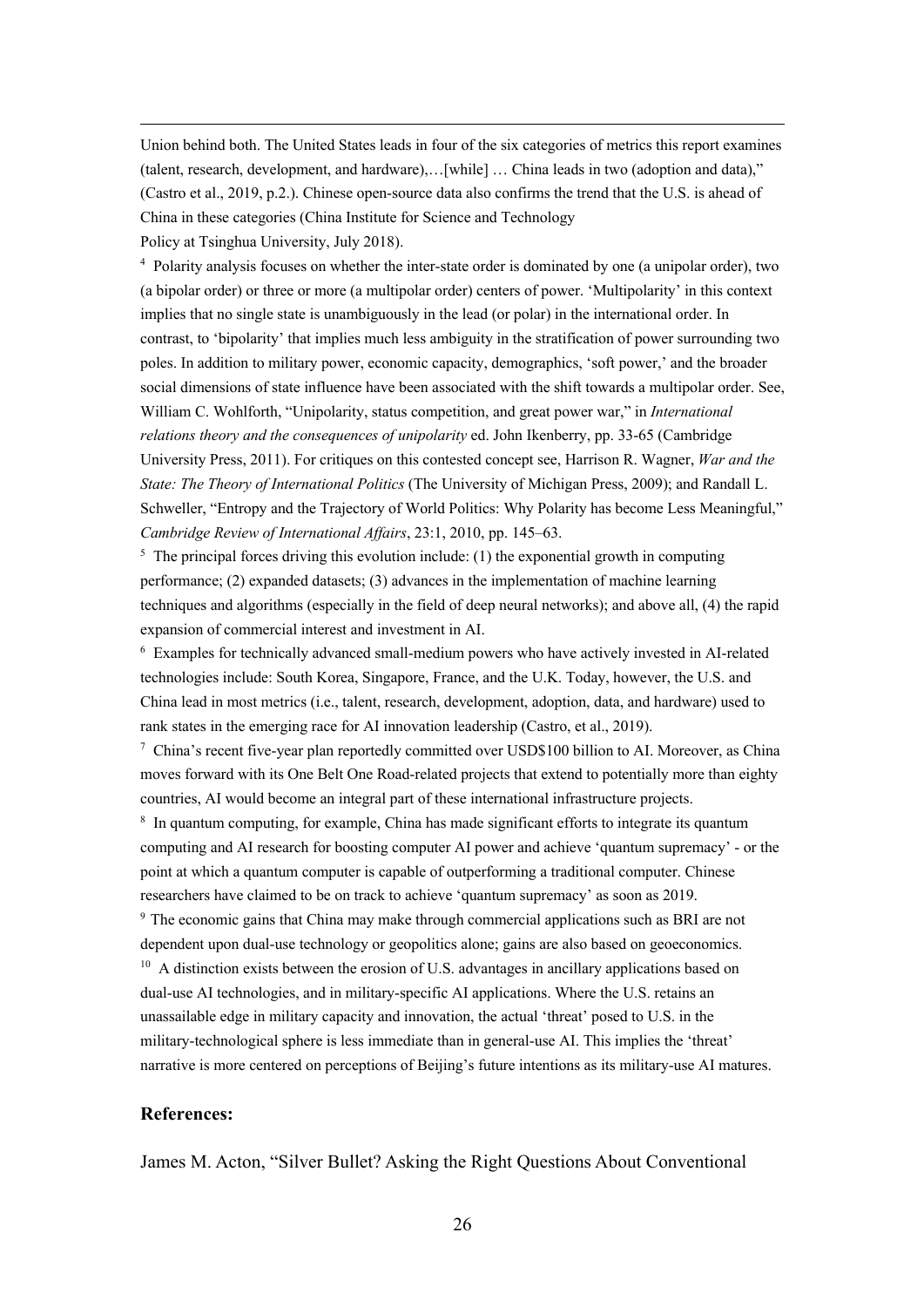Prompt Global Strike" (Washington, DC: Carnegie Endowment for International Peace, 2013).

John R. Allen and Amir Husain, "The Next Space Race Is Artificial Intelligence," *Foreign Policy*, Nov. 3, 2017.

Greg Allen and Taniel Chan, *Artificial Intelligence and National security*. (Cambridge, MA: Belfer Centre for Science and International Affairs, 2017).

John A. Alic, "Computer-Assisted Everything? Tools and Techniques for Design and Production," *Technological Forecasting & Social Change*, Vol. 44, No. 4 (December 1993).

Kareem Ayoub and Kenneth Payne, 'Strategy in the Age of Artificial Intelligence,' *Journal of Strategic Studies* 39, no. 5-6 (2016), pp.799-819.

Simon Baker, "Which Countries and Universities are leading on AI Research?" *Times Higher Education, World University Rankings*, May 22, 2017.

Stephen G. Brooks, *Producing Security: Multinational Corporations, Globalization, and the Changing Calculus of Conflict* (Princeton, N.J.: Princeton University Press, 2006).

Dominic Barton et al., "Artificial Intelligence: Implications for China" (discussion paper, McKinsey Global Institute, April 2017), https://www.mckinsey.com/~/media/McKinsey/Featured%20Insights/Ch ina/Artificial%20intelligence%20Implications%20for%20China/MGIArtificial-intelli gence-implications-for-China.ashx

Carolyn Bartholomew and Dennis Shea, *U.S.-China Economic and Security Review Commission - 2017 Annual Report,* (Washington, DC: The U.S.-China Economic and Security Review Commission, 2017).

William G. Beasley, *Japanese Imperialism 1894-1945* (Oxford, UK: Clarendon Press, 1991).

Davis Bob, "Trump plans new curbs on Chinese investment, tech exports to China," *The Wall Street Journal*, June 24, 2018.

Dominic Barton and Jonathan Woetzel, *Artificial Intelligence: Implications for China*, (New York: NY McKinsey Global Institute, April 2017).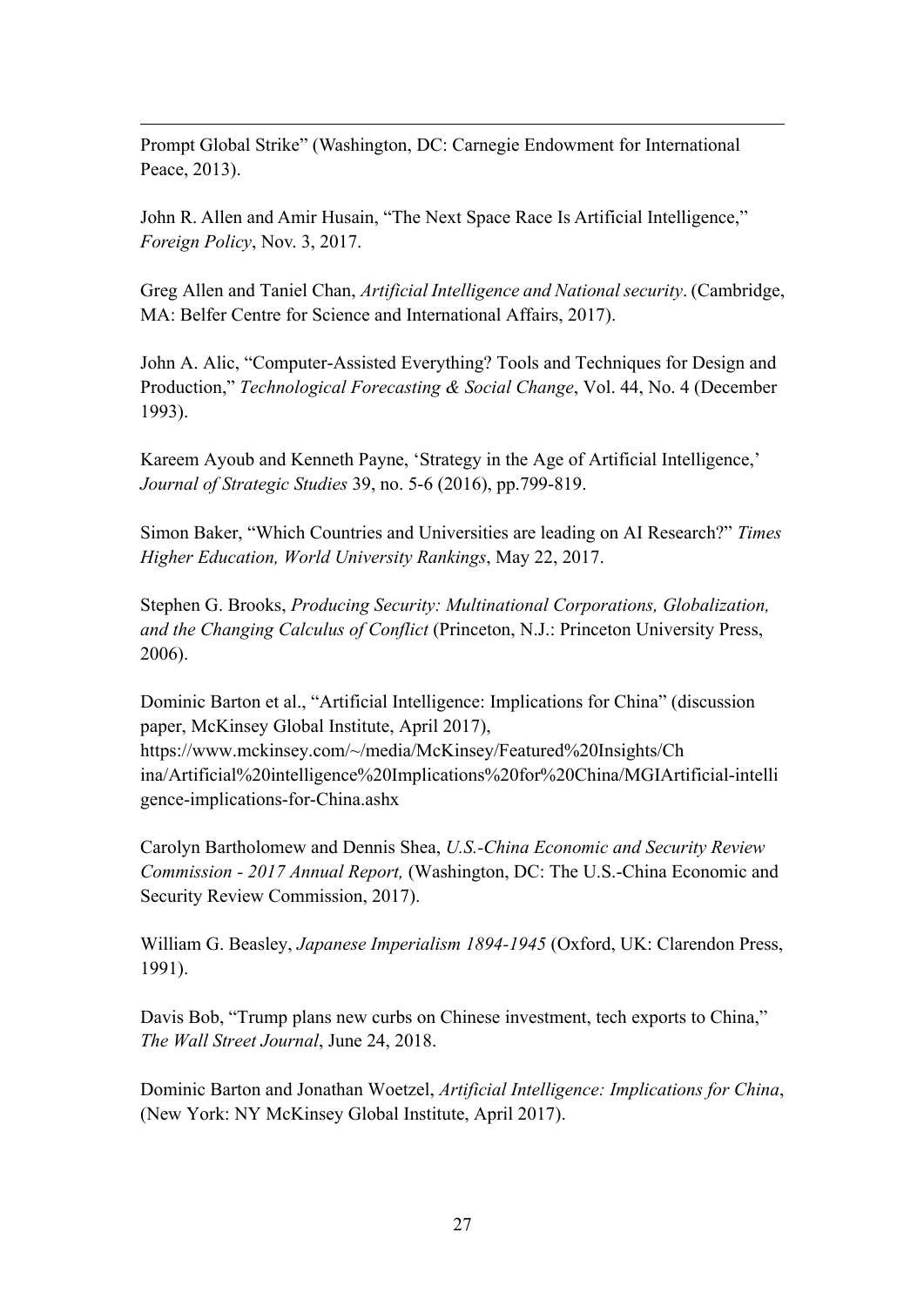Vincent Boulanin (ed.) *The Impact of Artificial Intelligence on Strategic Stability and Nuclear Risk Vol. I Euro-Atlantic Perspectives* (SIPRI Publications, Stockholm: May 2019).

Paul Bracken, "The Intersection of Cyber and Nuclear War," *The Strategy Bridge*, January 17, 2017.

Nick Bostrom, *Superintelligence: Paths, Dangers, Strategies* (Oxford: Oxford University Press, 2014).

Alan Beverchen, "Clausewitz and the Non-linear Nature of War: Systems of Organized Complexity." In *Clausewitz in the Twenty-First Century*, edited by Hew Strachan and Andreas Herberg-Rothe (Oxford: Oxford University Press, 2007), pp.45-56.

Stephen Biddle, *Military Power: Explaining Victory and Defeat in Modern Battle*, (Princeton, NJ: Princeton University Press, 2006).

Daniel Castro, Michael McLaughlin, and Eline Chivot, *Who is Winning the AI Race: China, the EU, or the United States?* (Center for Data Innovation, August 2019).

Mary L. Cummings, "Artificial intelligence and the future of warfare" (London, UK: Chatham House, 2017).

Jonathan D. Caverley, "United States Hegemony and the New Economics of Defense," *Security Studies*, Vol. 16, No. 4 (October–December 2007), pp. 598–614.

Center for a New American Security, University of Oxford, University of Cambridge, Future of Humanity Institute, OpenAI & Future of Humanity Institute, *The Malicious Use of Artificial Intelligence: Forecasting, Prevention, and Mitigation*, (Oxford, UK: Oxford University, February 2018).

CB Insights, "Advanced Search: Industry & Geography, Company Attributes, Financing & Exit," https://app.cbinsights.com

"China's Surveillance State: AI Startups, Tech Giants Are At The Center Of The Government's Plans," CB Insights, March 20, 2018, https://www.cbinsights.com/research/china-surveillance-ai/

China State Council, "State Council Notice on the New Generation Artificial Intelligence Development Plan," July 8, 2017 http://www.gov.cn/zhengce/content/2017-07/20/content\_5211996.htm.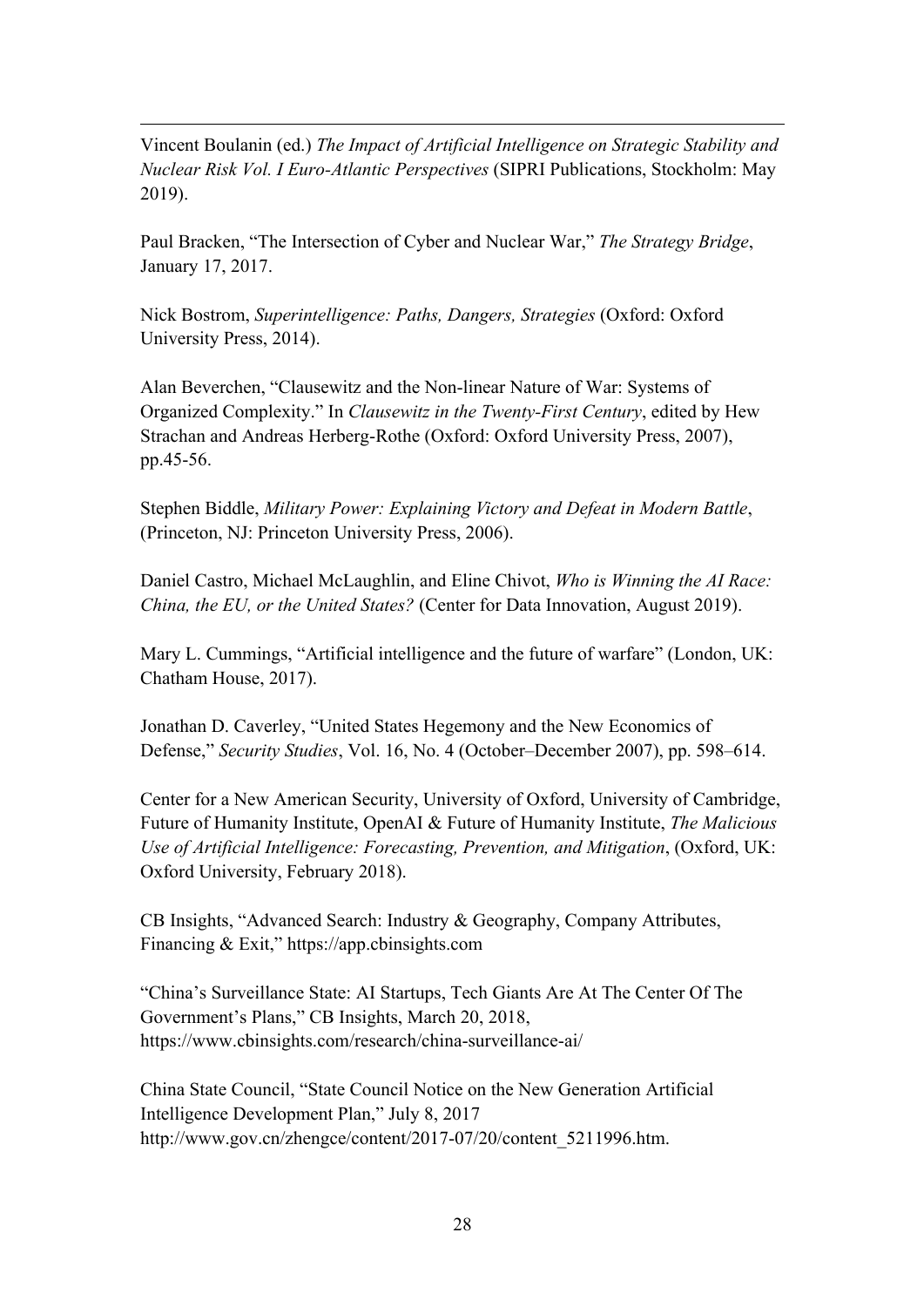Chinese Academy of Sciences. "China's AI Business Ready to Lead the World," June 2017 http://english.cas.cn/newsroom/news/201706/t20170602\_177674.shtml.

Council on Foreign Relations. "Beijing's AI Strategy: Old-School Central Planning with a Futuristic Twist," August 9, 2017

https://www.cfr.org/blog/beijings-ai-strategy-old-school-central-planningfuturistic-twi st.

New Intellectual Report, "China Academy of Engineering: Unveiling of Artificial Intelligence 2.0 Era," February 21, 2017 http://www.sohu.com/a/126825406\_473283.

Paul R. Daugherty and H. James Wilson, *Human Machine: Reimagining Work in the Age of AI* (Boston: Harvard Business School Press, 2018).

Robert A. Divine, *The Sputnik Challenge* (New York and Oxford: Oxford University Press, 1993).

Jeffrey Ding, *Deciphering China's AI Dream* (Future of Humanity Institute, University of Oxford, March 2018).

Paul F. Diehl and Jean Kingston, *The Journal of Politics* 49:3 (1987), pp.801-813.

Daniel Drezner, "State structure, technological leadership and the maintenance of hegemony", *Review of International Studies* 27:1, 2001, pp. 3-25.

Edward Geist and Andrew Lohn J, *How might artificial intelligence affect the risk of nuclear war?* (Santa Monica, CA: RAND Corporation, 2018).

Eugene Gholz, "Globalization, Systems Integration, and the Future of Great Power War," *Security Studies*, Vol. 16, No. 4 (October-December 2007), pp.615-636.

Charles L. Glaser, "When Are Arms Races Dangerous? Rational versus Suboptimal Arming," *International Security* 28:4, (2004), pp.44-84.

Emily O. Goldman and Richard B. Andres, "Systemic effects of military innovation and diffusion," *Security Studies*, Vol. 8, No. 4 (1999), pp.79-125.

Emily Gray et al., "Small Big Data: Using multiple data-sets to explore unfolding social and economic change," *Big Data & Society* 2, no. 1 (2015), pp.1-6.

Francois Godement, *The China dream goes digital: Technology in the age of Xi*  (Paris, France: European Council on Foreign Affairs ECFC, 2018) pp.1-5.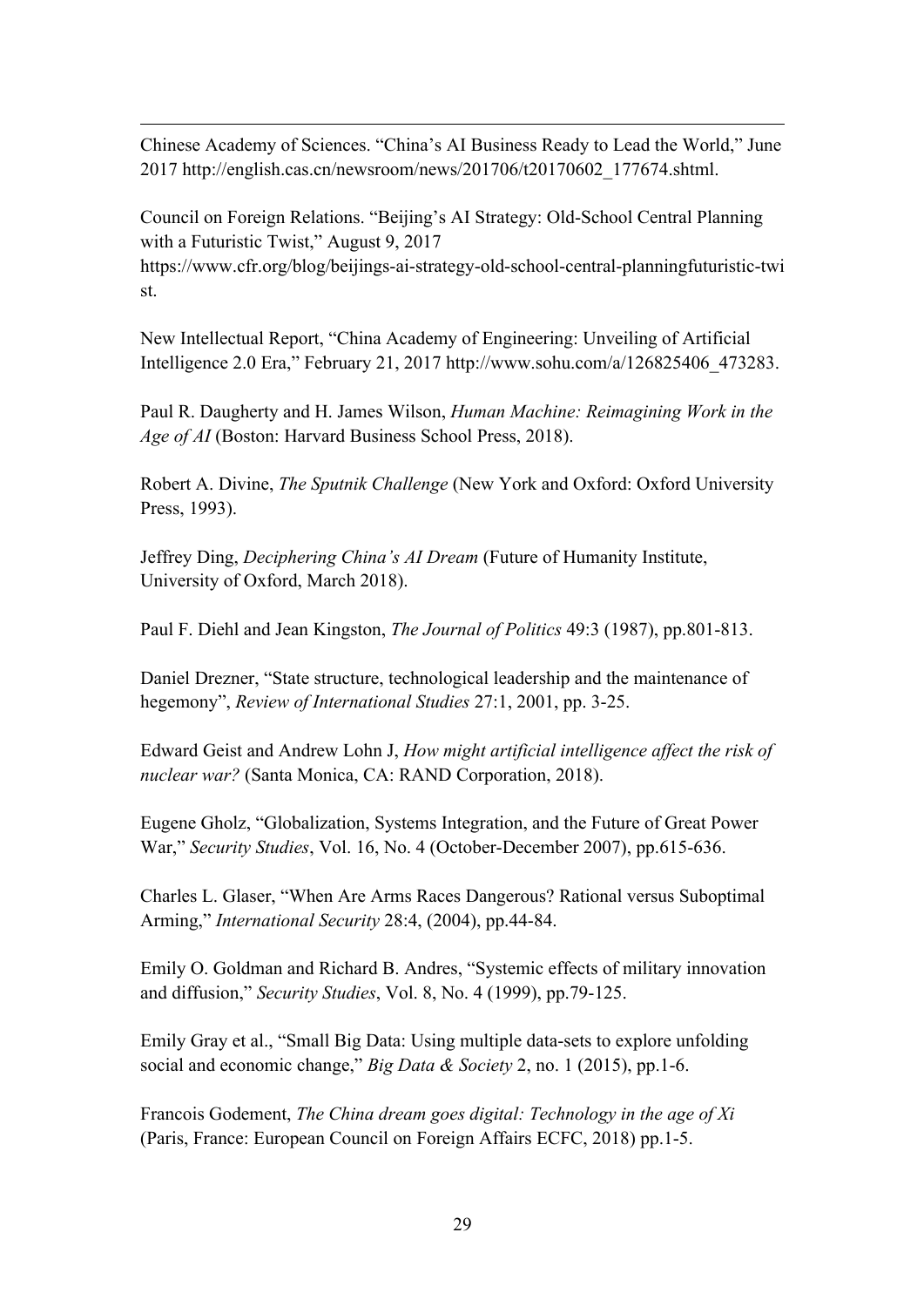Ryan Grenoble, "Welcome to the Surveillance States: China's AI camera's see all," *Huffpost*, 12 December 2017.

Erik Gartzke and Jon R. Lindsay, "Weaving Tangled Webs: Offense, Defense, and Deception in Cyberspace," *Security Studies* 24:2 (2015), pp.316–48.

Ben Garfinkel and Allan Dafoe, "How Does the Offense-Defense Balance Scale?" *Journal of Strategic Studies* (2019), pp.736–763.

Bill Gertz, "China reveals plans for 'Phantom' underwater drone war against the U.S." *Freebeacon*, November 2, 2018.

Robert Gilpin, *War and Change in World Politics* (New York: Cambridge University Press, 1981).

Robert Gilpin, *US power and the multinational corporation: the political economy of foreign direct investment* (New York: Basic Books, 1975). Andrea Gilli and Mauro Gilli, "Why China Has Not Caught Up Yet," *International Security* 43, no. 3, pp.141-189 (2019).

Daniel S. Hoadley and Lucas J. Nathan, "Artificial intelligence and national security," CRS Report for Congress, April 26, 2018.

Michael C. Horowitz, "Artificial Intelligence, International Competition, and the Balance of Power," *Texas National Security Review* 1, no. 3 (2018), pp.37-57.

Michael Horowitz, Paul Scharre, and Alex Velez-Green, *A Stable Nuclear Future? The Impact of Automation, Autonomy, and Artificial Intelligence* (Philadelphia: University of Pennsylvania, 2017).

Michael C. Horowitz, *The Diffusion of Military Power: Causes and Consequences for International Politics* (Princeton, NJ: Princeton University Press, 2010).

Patricia Hamburger, David Miskimens, and Scott Truver, "It Is Not Just Hardware and Software, Anymore! Human Systems Integration in U.S. Submarines," *Naval Engineers Journal*, Vol. 123, No. 4 (December 2011), pp.41–50.

Jessi Hempel, "Inside Baidu's Bid to Lead the AI Revolution," *Wired*, December 6, 2017.

Robert D. Hof, "Deep Learning," *MIT Technology Review*, April 23, 2013.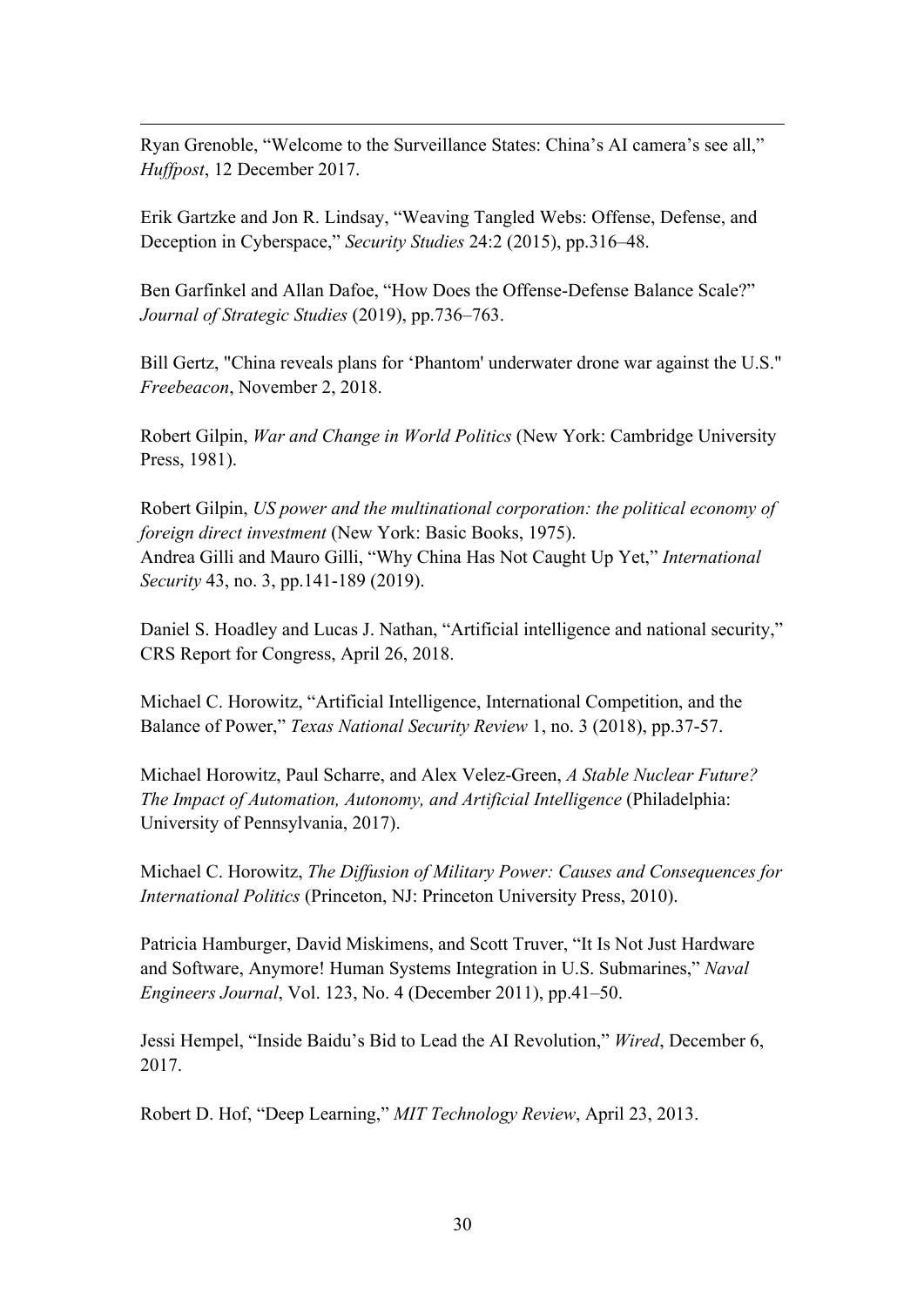Adm. Harry B. Harris Jr. et al., "The Integrated Joint Force: A Lethal Solution for Ensuring Military Preeminence," *Strategy Bridge*, March 2, 2018.

John Ikenberry ed., *International relations theory and the consequences of unipolarity* (Cambridge University Press, 2011).

iiMedia, "2017 China Artificial Intelligence Industry Special Research Report," April 6, 2017 http://www.sohu.com/a/132360429\_468646

Robert Jervis, *Perception and Misperception in International Politics*, (Princeton, NJ: Princeton University Press, 1976).

James Johnson, "Artificial intelligence & future warfare: implications for international security," *Defense & Security Analysis*, 35:2, pp.147-169.

James Johnson, Washington's perceptions and misperceptions of Beijing's anti-access area-denial (A2-AD) 'strategy': Implications for military escalation control and strategic stability, *The Pacific Review*, 30:3, pp.271-288.

Iain Alastair Johnstone, "Thinking about Strategy Culture," *International Security* Vol.19 Issue 4 (1995), pp.32-64.

Andrew Kennedy, "Slouching tiger, roaring dragon: comparing India and China as late innovators," *Review of International Political Economy* 23:2, 2016, pp.1-28.

Elsa Kania, *Battlefield Singularity: Artificial intelligence, military revolution, and China's future military power,* (Washington, DC: Centre for a New American Security, 2017).

Elsa B. Kania and John K. Costello, *Quantum Hegemony? China's Ambitions and the Challenge to U.S. Innovation Leadership*, 2018.

Gregory D. Koblentz, *Council special report-strategic stability in the second nuclear age*, (NY: Council on Foreign Relations Press, 2014).

Elizabeth Kier, "Culture and Military Doctrine: France between the Wars," *International Security* Vol. 19 Issue 4 (1995), pp.65-93.

Ben O'Loughlin and Laura Roselle, *Strategic Narratives: Communication Power and the New World Order*, (New York & Abingdon: Routledge, 2013).

G. S. Li, "The Strategic Support Force Is a Key to Winning Throughout the Course of Operations," *People's Daily Online*, January 5, 2016.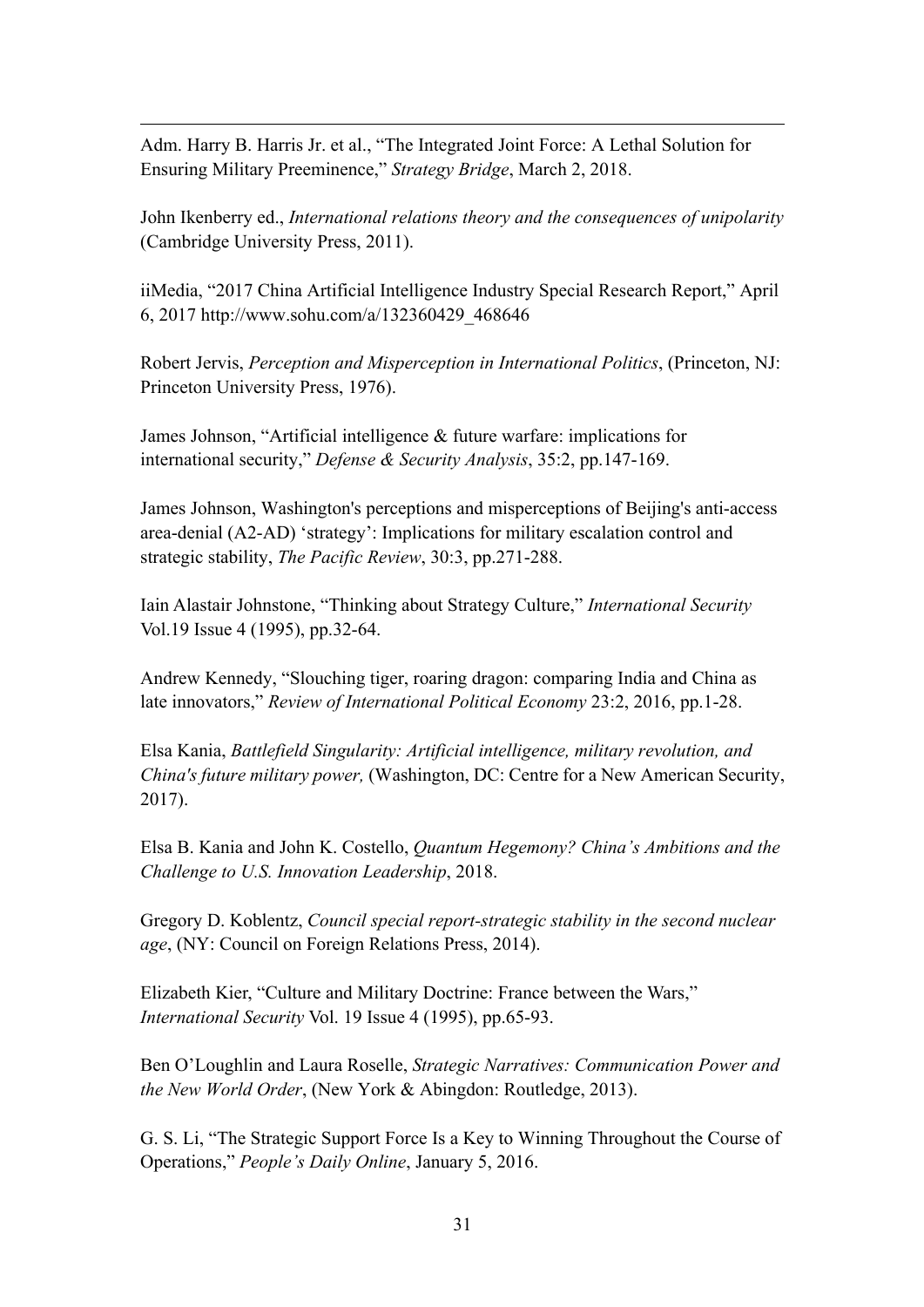Christopher Layne, "This Time It's Real: The End of Unipolarity and the Pax Americana," *International Studies Quarterly* 56, no. 1 (2012), pp.203-213.

Kai-Fu Lee *AI Superpowers: China, Silicon Valley, and the New World Order* (New York, NY: Houghton Mifflin Harcourt, 2018).

Kai-Fu Lee, "Why China Can Do AI More Quickly and Effectively Than the US," *Wired,* 23 October 2018.

Kai-Fu Lee and Matt Sheehan, "China's Rise in Artificial Intelligence: Ingredients and Economic Implications," Hoover Institution, October 29, 2018 https://www.hoover.org/research/chinas-rise-artificial-intelligenceingredients-and-eco nomic-implications.

Robin Li, "China brain' project seeks military funding as Baidu makes artificial intelligence plans," *South China Morning Post,* 3 March 2015

Jingwang Li, "2017 China-US AI Venture Capital State and Trends Research Report. IT Juzi and Tencent Institute," 2017 (Full report in Chinese) http://voice.itjuzi.com/?p=16960.

Will Knight, "China's AI Awakening," *MIT Technology Review*, October 10, 2017.

Andrew W. Moore, "AI and National Security in 2017," Presentation at AI and Global Security Summit, Washington, DC, November 1, 2017.

Paul Mozur and Jane Perlez, "China Bets on Sensitive U.S. Start-Ups, Worrying the Pentagon," *The New York Times*, March 22, 2017.

National Science and Technology Council, *The National Artificial Intelligence Research and Development Strategic Plan,* Executive Office of the President of the United States, (Washington, DC, October 2016).

Joseph J. Nye, "Deterrence and Dissuasion in Cyberspace," *International Security,* 41, no. 3 (2017), pp.44-71.

Organski, A. F. K. and Jacek Kugler. *The war ledger* (Chicago; London: University of Chicago Press, 1980).

Office of the Secretary of Defense, *Annual Report to Congress: Military and Security Developments Involving the People's Republic of China, 2017* (U.S. Department of Defense, Washington, DC, 2017).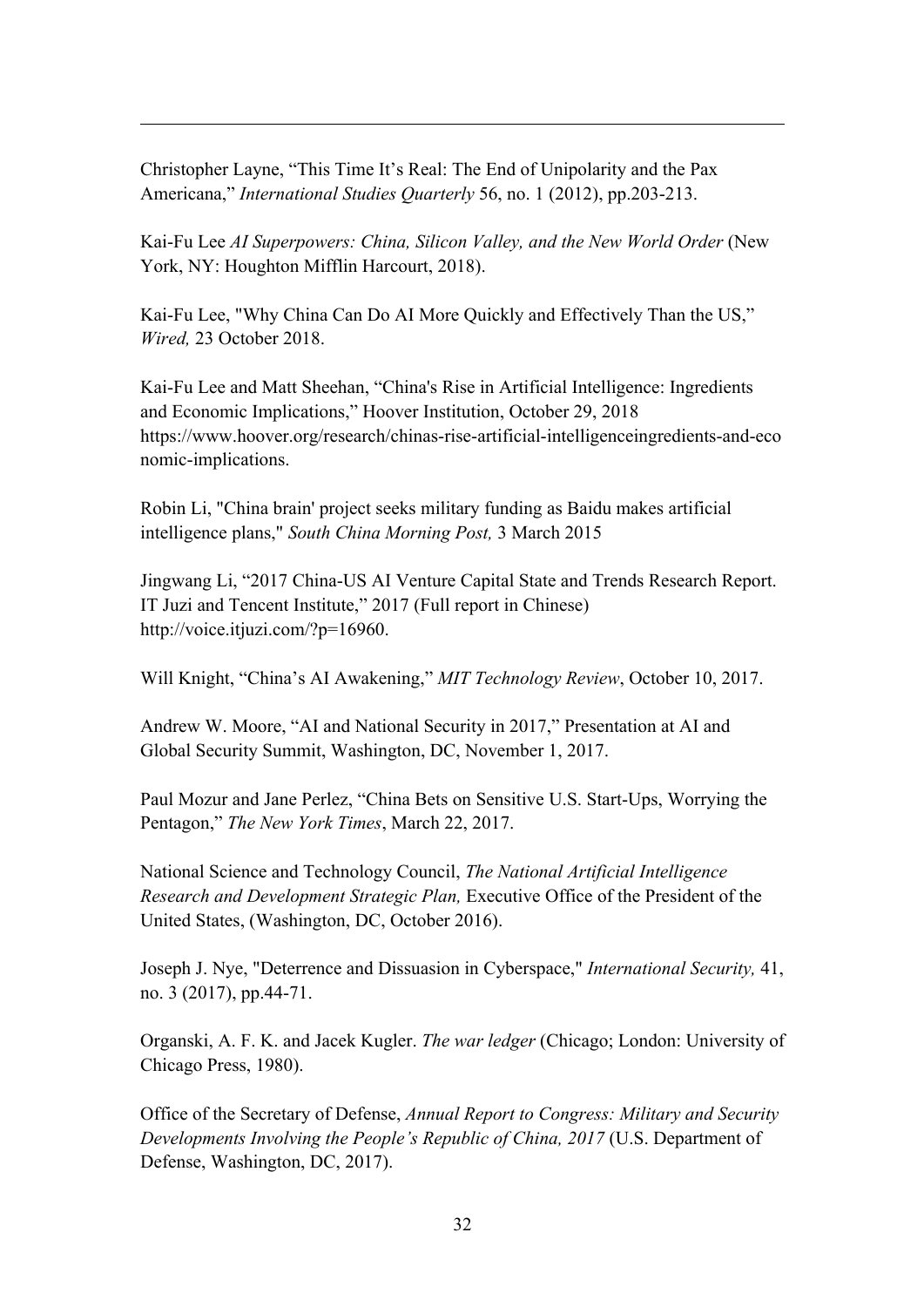Office of the Secretary of Defense, U.S. Department of Defense, "Task Force Report: The Role of Autonomy in DoD Systems" (Washington, D.C.: U.S. Department of Defense, July 2012), pp.46-49.

Office of the Secretary of Defense, U.S. Department of Defense, *Remarks by Secretary Carter on the Budget at the Economic Club of Washington*, 2 February 2016.

Office of the Secretary of Defense, U.S. Department of Defense, *Nuclear Posture Review* (Washington, DC 2018).

Office of the Secretary of Defense, U.S. Department of Defense, "Lt. Gen. Jack Shanahan Media Briefing on A.I.-Related Initiatives within the Department of Defense," (Washington, DC August 30, 2019).

T.V. Paul, Deborah Welch Larson and William Wohlforth (eds), *Status in World Politics*, (New York: Cambridge University Press, 2014).

Patrick Porter, "Advice for a Dark Age: Managing Great Power Competition," *The Washington Quarterly*, 42:1, (2019), pp.7-25.

Barry R. Posen, "Command of the Commons: The Military Foundation of U.S. Hegemony," *International Security*, Vol. 28, No. 1 (Summer 2003), pp.5-46.

PwC, "Sizing the Prize," 2017 https://www.pwc.com/gx/en/issues/analytics/assets/pwc-ai-analysis-sizing-the-prize-r eport.pdf

Heather M. Roff, "The frame problem: The AI "arms race" isn't one," *Bulletin of the Atomic Scientists*, (2019), pp.1-5.Anatol Rapoport, "Lewis F. Richardson's Mathematical Theory of War," *Conflict Resolution* 1, no. 3 (1957), pp.249–99; Messenger or Message?: Military Buildups and the Initiation of Conflict.

Peter W. Singer and Allan Friedman, *Cybersecurity and cyberwar: what everyone needs to know* (NY: Oxford University Press, 2014).

P.W. Singer, *Wired for War: The Robotics Revolution and Conflict in the 21st Century* (New York: Penguin, 2009).

Tom Simonite, "Defense Secretary James Mattis envies Silicon Valley's AI ascent," *Wired.com*, 8 November 2017, 2017.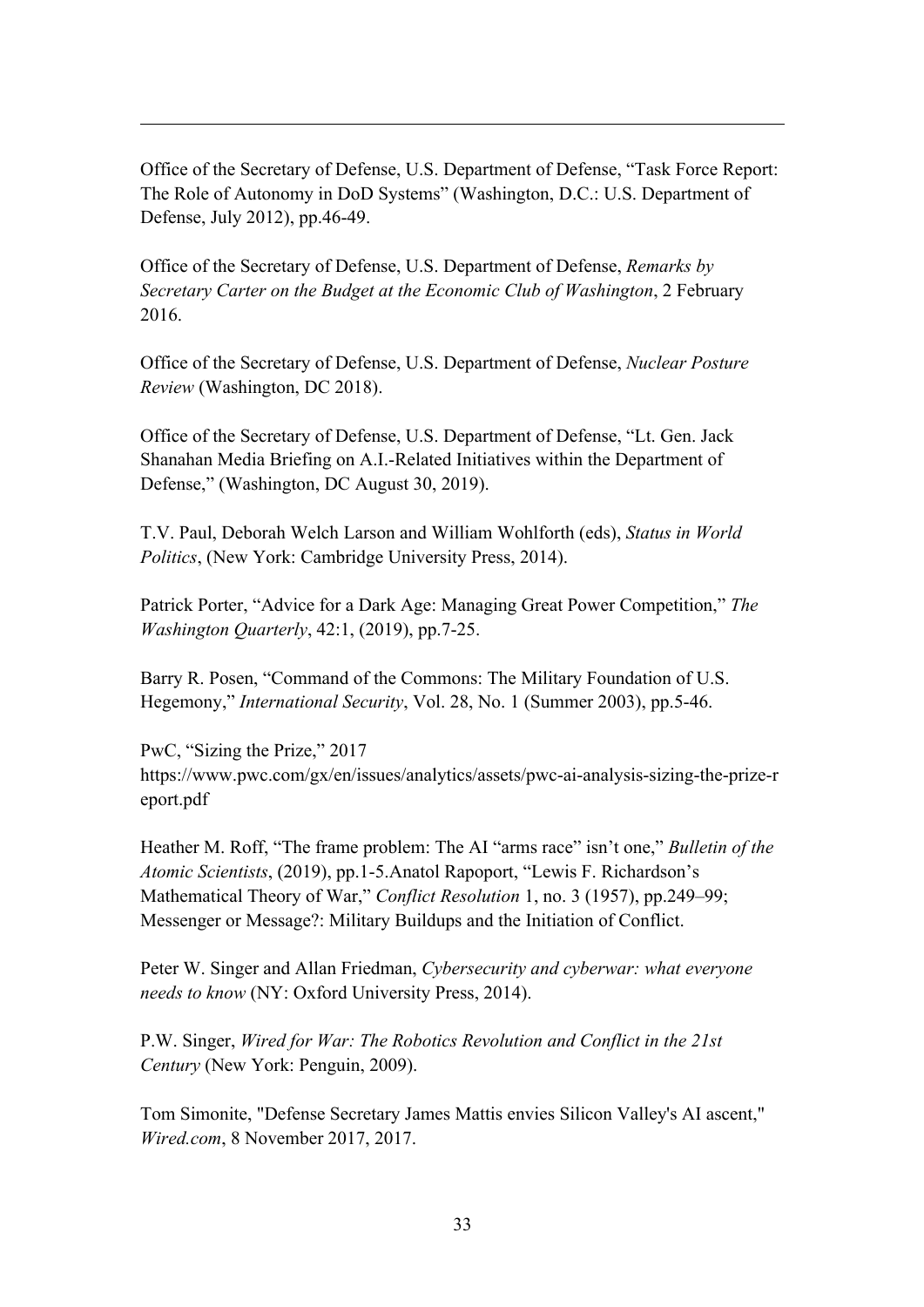Thomas C. Schelling and Morton H. Halperin, *Strategy and Arms Control* (Washington DC: Pergamon-Brassey, 1975).

The State Council Information Office of the People's Republic of China, "State Council Notice on the Issuance of the New Generation AI Development Plan," July 20, 2017.

Loren DeJonge Schulman, Alexandra Sander, and Madeline Christian, "The Rocky Relationship Between Washington & Silicon Valley: Clearing the Path to Improved Collaboration,"" (Washington, DC: CNAS, July 2015).

Joel W. Simmons, *The politics of technological progress* (Cambridge: Cambridge University Press, 2016).

Asif A. Siddiqi, *Sputnik and the Soviet Space Challenge* (Gainesville, FL: The University of Florida Press, 2000).

Randall L. Schweller, 'Entropy and the Trajectory of World Politics: Why Polarity has become Less Meaningful', *Cambridge Review of International Affairs*, 23:1, 2010, pp.145–63.

James E. Tomayko, *Computers Take Flight: A History of NASA's Pioneering Digital Fly-By-Wire Project* (Washington, D.C.: National Aeronautics and Space Administration, 2000), pp.24-25, and 30.

T4GS and CGSR, "AI and the Military: Forever Altering Strategic Stability," *Technology for Global Security* (13 February 2019).

Patrick Tucker, "What the CIA's Tech Director Wants from AI," *Defense One*, September 6, 2017.

Patrick Tucker, "China and CIA are Competing to Fund Silicon Valley's AI Startups," *Defense One*, November 13, 2017.

Tencent Research Institute, China Academy of Information and Communications Technology, Tencent AI Lab, and Tencent Open Platform. Artificial Intelligence: A National Strategic Initiative for Artificial Intelligence, (China Renmin University Press, 2017).

China AI Development Report 2018, China Institute for Science and Technology Policy at Tsinghua University, July 2018, http://www.sppm.tsinghua.edu.cn/eWebEditor/UploadFile/China\_AI\_development\_re port\_2018.pdf.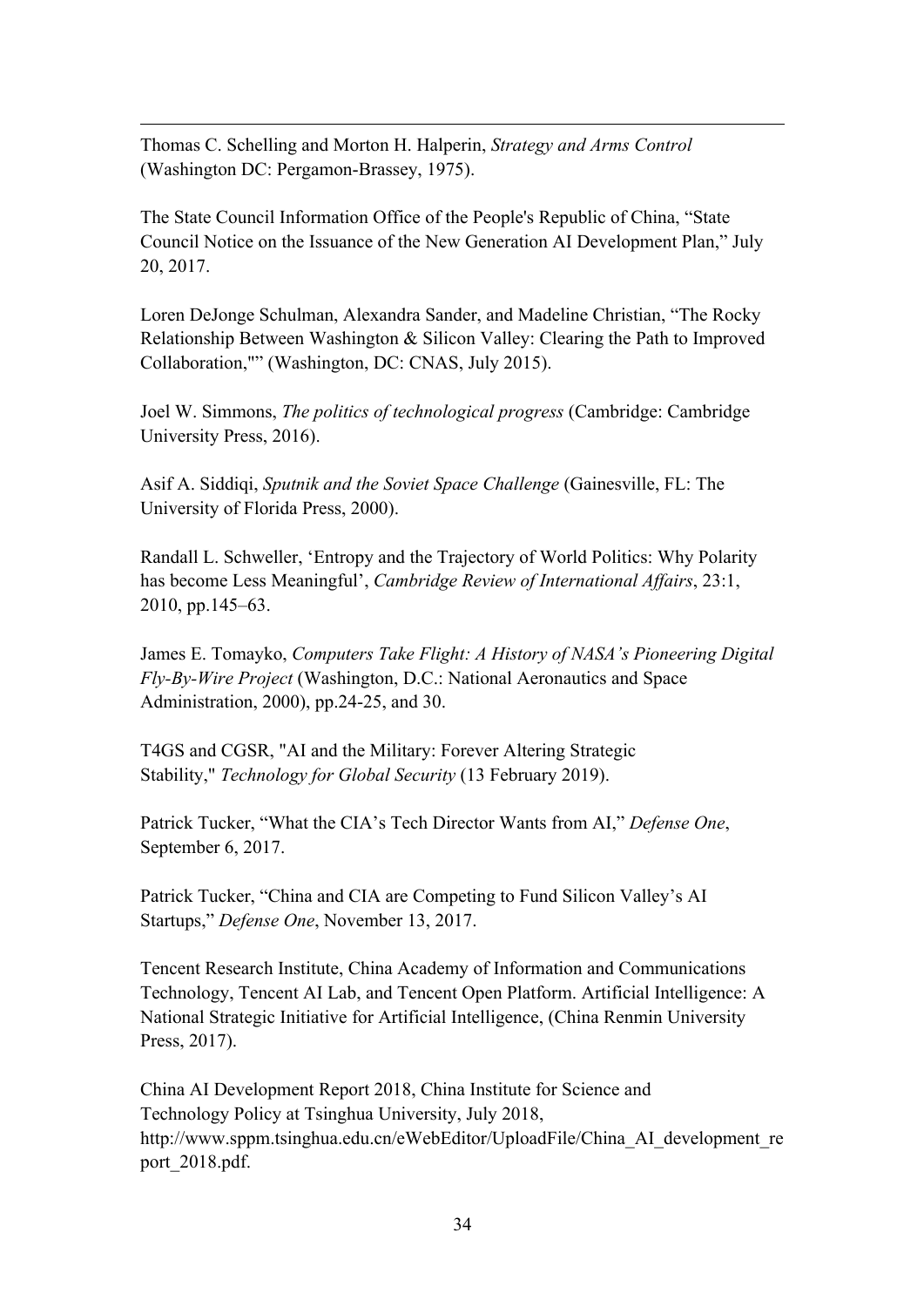Mark Zachary Taylor, *The politics of innovation: why some countries are better than others at science and technology* (Oxford: Oxford University Press, 2016)

U.S. Department of the Treasury, "Statement on the President's decision regarding the U.S. business of Aixtron SE," December 2, 2016.

White House, *Statement from the Press Secretary on President Donald J. Trump's decision regarding Lattice Semiconductor Corporation*, September 13, 2017.

Jeremy White, "Google Pledges not to work on weapons after Project Maven backlash," *The Independent,* 7 June 2018.

Kenneth Waltz, *Theory of International Politics* (Reading, MA: Addison-Wesley, 1979).

Harrison R. Wagner, *War and the State: The Theory of International Politics,* (Ann Arbor: The University of Michigan Press, 2009).

Robert O. Work, *Remarks by Defense Deputy Secretary Robert Work at the CNAS Inaugural National Security Forum, Speech, CNAS Inaugural National Security Forum*, (Washington, DC: CNAS, July 2015).

Robert O. Work, Shawn W. Brimley. 2014 *20YY Preparing for War in the Robotic Age*, Center for a New American Security, Washington DC.

Wen Yuan, "China's 'Digital Silk Road': Pitfalls among high hopes'" *The Diplomat,* November 3 2017.

Dean Wilkening, "Hypersonic Weapons and Strategic Stability," *Surviva*l, 61:5 (2019), pp.129-148.

"Xi Jinping's Report at the 19th Chinese Communist Party National Congress," *Xinhua*, October 27, 2017.

"Opinions on Strengthening the Construction of a New Type of Think Tank with Chinese Characteristics" *Xinhua*, January 22, 2015.

"Drone swarming technique may change combat strategies: expert," *Global Times*, February 14, 2017.

"Advancing Quantum Information Science: National Challenges and Opportunities," *National Science and Technology Council*, (U.S. Department of Defense, Washington, DC: July 22, 2017).